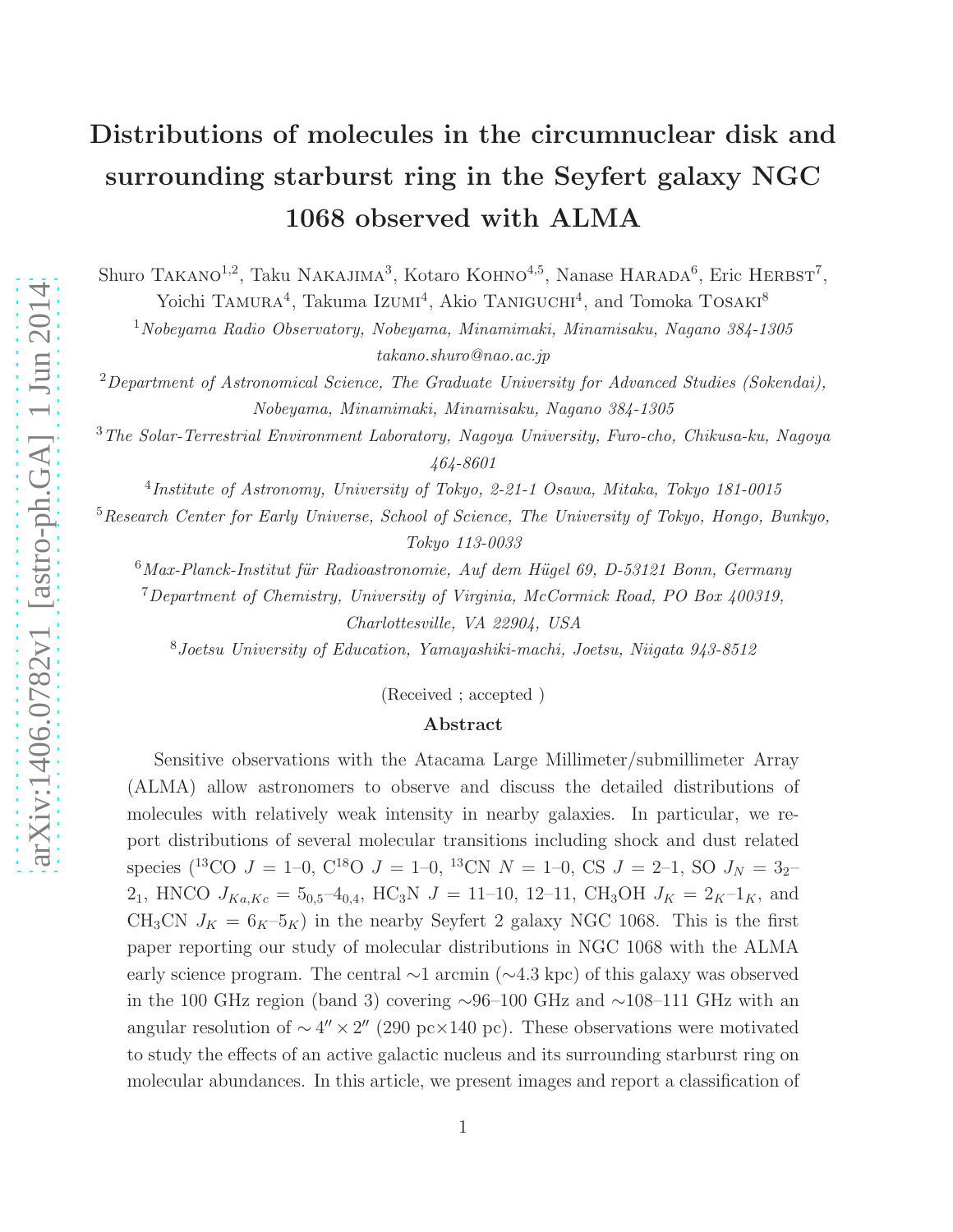molecular distributions into three main categories, defined as follows: (1) Molecules concentrated in the circumnuclear disk (CND) (SO  $J<sub>N</sub> = 3<sub>2</sub> - 2<sub>1</sub>$ , HC<sub>3</sub>N  $J = 11-10$ , 12–11, and CH<sub>3</sub>CN  $J_K = 6_K-5_K$ , (2) Molecules distributed both in the CND and the starburst ring (CS  $J = 2-1$  and CH<sub>3</sub>OH  $J_K = 2_K - 1_K$ ), (3) Molecules distributed mainly in the starburst ring (<sup>13</sup>CO  $J = 1-0$  and C<sup>18</sup>O  $J = 1-0$ ). Since most of the molecules such as  $HC_3N$  observed in the CND are easily dissociated by UV photons and X-rays, our results indicate that these molecules must be effectively shielded. In the starburst ring, the distribution of  $CH<sub>3</sub>OH$  is similar to those of <sup>13</sup>CO,  $C<sup>18</sup>O$ , and CS on the whole, but the relative intensity of methanol at each clumpy region is not consistent with those of  ${}^{13}$ CO,  $C^{18}$ O, and CS. This difference is probably caused by the unique formation and destruction mechanisms of  $CH<sub>3</sub>OH$  in the environment of the starburst ring.

Key words: line: identification — galaxies: individual  $(NGC 1068)$  — galaxies: Seyfert — galaxies: starburst — radio lines: galaxies

#### 1. Introduction

Recent rapid advances in millimeter/submillimeter (mm/submm) receivers equipped with wide-band spectroscopic capabilities, such as EMIR with the WILMA spectrometer on the IRAM 30m telescope (Carter et al. 2012), Z-Spec on the CSO 10.4m telescope (Bradford et al. 2004), Redshift-search-receiver on the LMT 50m (Erickson et al. 2007), TZ with the SAM45 spectrometer on the NRO 45m telescope (Iono et al. 2012; Nakajima et al. 2013), and SPIRE-FTS on Herschel (Griffin et al. 2010), have revolutionalized our view concerning chemical properties in galaxies. Unbiased spectral line surveys toward various types of galaxies have been conducted (e.g., Martín et al. 2006; Naylor et al. 2010; van der Werf et al. 2010; Snell et al. 2011; Costagliola et al. 2011; Nakajima et al. 2011; Martín et al. 2011; Kamenetzky et al. 2011; Rangwala et al. 2011; Aladro et al. 2011, 2013), revealing the richness and diversity of spectral line features.

These chemical properties have been expected to be powerful astrophysical tools for the study of galaxies, because activity in the central regions of galaxies, such as a burst of massive star-formation or an active galactic nucleus (AGN), must have a strong impact on the chemical and physical properties of the surrounding interstellar medium (ISM). For instance, elevated HCN emission with respect to CO and/or  $HCO<sup>+</sup>$  has often been detected toward AGNs (e.g., Jackson et al. 1993; Tacconi et al. 1994; Helfer & Blitz 1995; Kohno et al. 1996, 2003; Krips et al. 2007, 2008; Krips 2012; Izumi et al. 2013), where it is expected to be the imprint of either strong X-ray irradiation/ionization (Usero et al. 2004; García-Burillo et al. 2010; Davies et al. 2012) and/or a high-temperature environment caused by AGN activity (e.g., Harada et al. 2010; Izumi et al. 2013). Nevertheless, some controversial observational results (e.g., Baan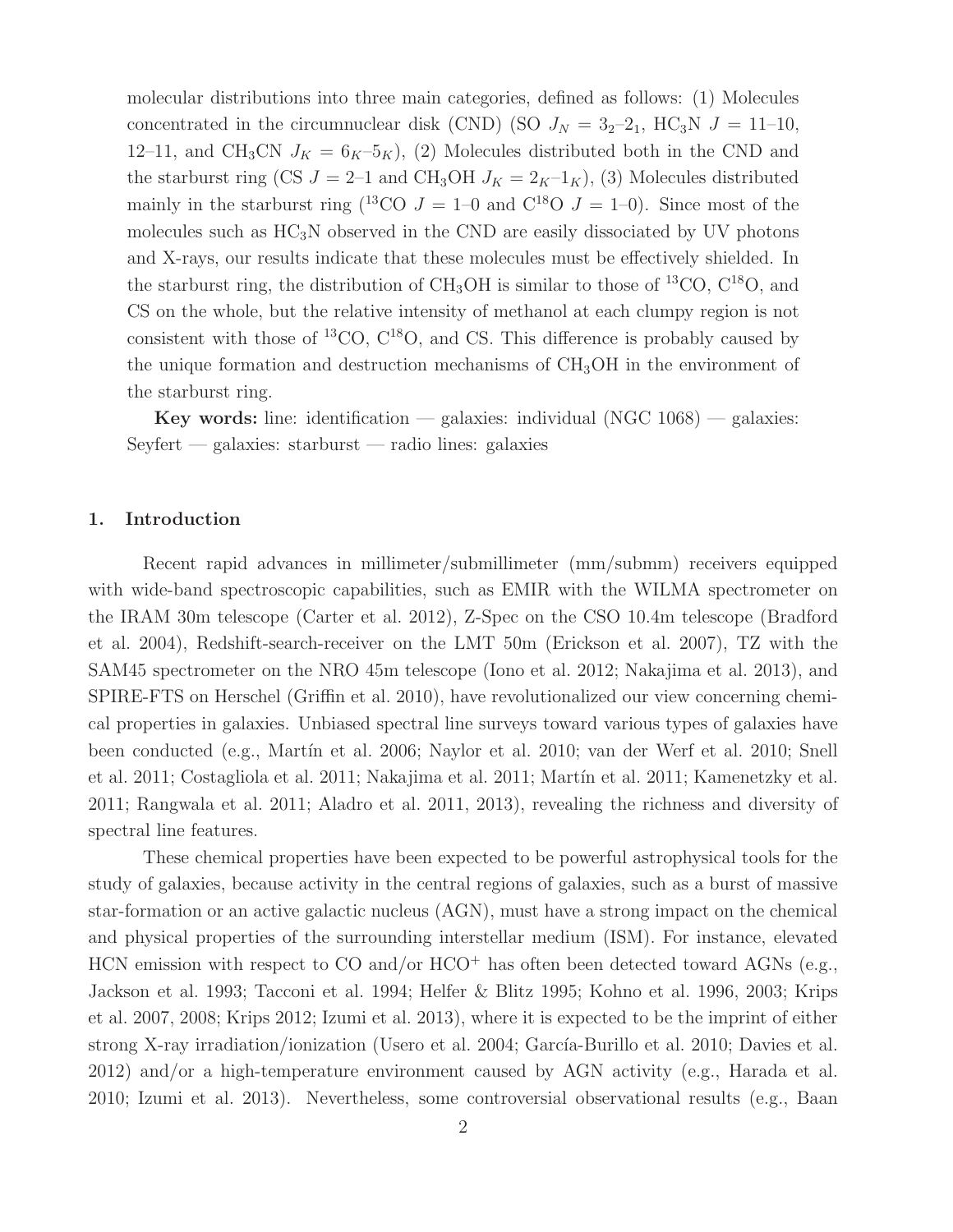et al. 2008; Snell et al. 2011; Costagliola et al. 2011; Sani et al. 2012) and theoretical work on the physical and chemical properties of the ISM in external galaxies (e.g., Meijerink & Spaans 2005; Meijerink et al. 2007), which are somewhat inconsistent with the idea of the enhanced HCN emission among AGNs, suggest that our current understanding of physical and chemical properties in galaxies is still far from complete.

One of the promising directions for study is to build detailed inventories of spectral lines in the vicinity of AGNs. By comparing them with the results of spectral line surveys in the central regions of starburst galaxies such as NGC 253 (e.g., Martín et al. 2006) and M82 (e.g., Aladro et al. 2011), we can identify the key combinations of molecules that differentiate the power sources in galaxies. For this purpose, the circumnuclear disk (CND; Usero et al. 2004) of NGC 1068 is one of the best targets, although NGC 1068 is known to host intense starburst regions along the inner spiral arms or ring (e.g., Telesco & Decher 1988). Since the diameter of the starburst ring is fairly large ( $\sim 30''$ ), the emission from the CND ( $\lt 4''$ ) can be easily separated spatially, if we employ mm/submm interferometers. Note that little if any signature for recent nuclear starburst activity has been identified in the central region of NGC 1068 (e.g., Imanishi et al. 1997; Cid Fernandes et al. 2001; Davies et al. 2007), despite the fact that the CND is bright in CO and other molecular lines (e.g., Schinnerer et al. 2000; Tsai et al. 2012). This makes the CND of NGC 1068 ideal for the study of the AGN imprints, because nuclear starbursts often cohabit with AGNs (e.g., Imanishi & Wada 2004), hampering clear separation of spectral line features between starbursts and AGNs.

To date, several unbiased line survey works at mm/submm wavelengths have been reported towards the center of NGC 1068 (Snell et al. 2011; Costagliola et al. 2011; Kamenetzky et al. 2011; Spinoglio et al. 2012; Aladro et al. 2013) using single dish telescopes, but contamination from starbursts associated with inner spiral arms/ring could be a problem if we consider the sizes of the observing beams  $(14''-70'')$ . On the other hand, interferometric imaging of the CND give clean measurements of spectral lines, but the observed lines are limited to major species such as CO, HCN, HCO<sup>+</sup>, CS, CN, and SiO (e.g., Papadopoulos et al. 1996; Tacconi et al. 1997; Kohno et al. 2008; García-Burillo et al. 2010; Krips et al. 2011) due to the limitation in sensitivity of the existing pre-ALMA mm/submm arrays.

In this situation, we proposed to observe several interesting molecules simultaneously in the 98 and 110 GHz regions sensitively with ALMA. These frequency regions are rich in molecules, including typical shock/dust related species and the CO isotopologues. We first obtained the intensities of such lines based on our line survey project with the 45m telescope (Nakajima et al. 2011). As an additional advantage of this frequency region, the primary beams of the ALMA 12m antennas (∼1 arcmin) cover both the CND and the starburst ring in one field of view, which is useful for our purposes.

In this paper, we report a high-resolution imaging study of molecular lines in the central region (∼1 arcmin) of NGC 1068 observed with ALMA. Even in its early science operation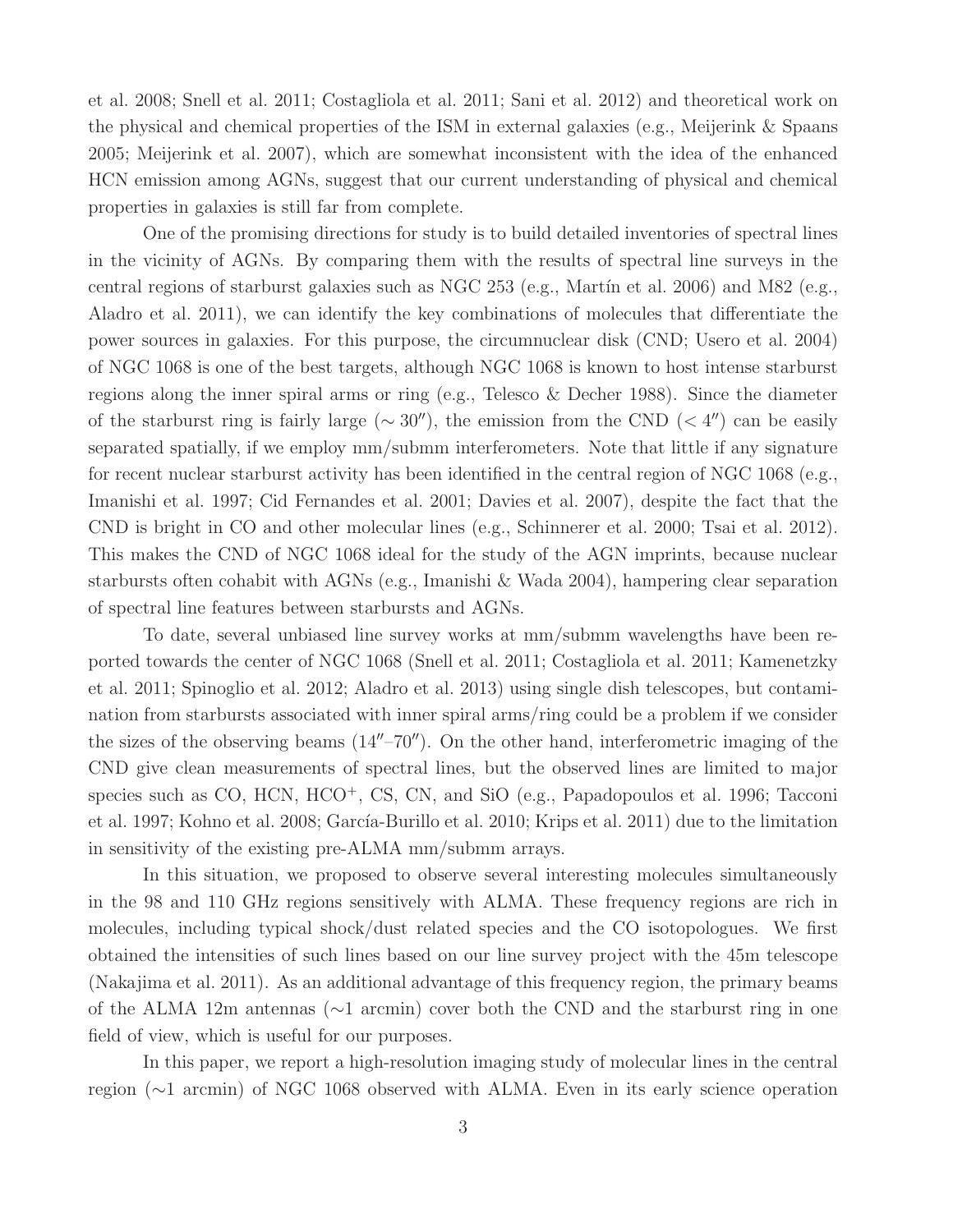phase, ALMA is already powerful enough to simultaneously observe 10 lines from 9 molecules (<sup>13</sup>CO J = 1–0, C<sup>18</sup>O J = 1–0, <sup>13</sup>CN N = 1–0, CS J = 2–1, SO J<sub>N</sub> = 3<sub>2</sub>–2<sub>1</sub>, HNCO J<sub>Ka,Kc</sub> =  $5_{0,5}$ -4<sub>0,4</sub>, HC<sub>3</sub>N  $J = 11$ -10, 12-11, CH<sub>3</sub>OH  $J_K = 2_K$ -1<sub>K</sub>, and CH<sub>3</sub>CN  $J_K = 6_K$ -5<sub>K</sub>) within a frequency coverage of ∼7.0 GHz at the 3 mm band, uncovering a wide variety of molecular line distributions. We describe our observations and data reduction in Section 2, and present the images and spectra of the observed molecular lines in Section 3. In Section 4, the molecular distributions will be classified into three main categories: (1) Molecules concentrated in the CND, (2) Molecules distributed both in the CND and the starburst ring, and (3) Molecules distributed mainly in the starburst ring. Some implications of this diversity are also discussed in this section. Throughout the paper, we assume that the distance of NGC 1068 is 14.4 Mpc (Tully 1988; Bland-Hawthorn et al. 1997); at this distance, 1′′ corresponds to 72 pc.

#### 2. Observations and data reduction

The observations were carried out with ALMA in the early science program (cycle 0) in January 2012. The receivers in band 3 (100 GHz region) were used. The 16 antennas available were in the compact configuration. The adopted central position of NGC 1068 was RA(J2000.0)  $= 2<sup>h</sup>42<sup>m</sup>40<sup>s</sup>798$  and  $Dec(J2000.0) = -00°00'47."938$ . The systemic velocity employed was 1150 km s<sup>−</sup><sup>1</sup> . The position and the velocity were taken from Schinnerer et al. (2000). This position is the radio core at the AGN observed with MERLIN (The Multi-Element Radio Linked Interferometer Network) at 5 GHz (Muxlow et al. 1996).

As a correlator setup, the two spectral windows were placed in the lower sideband (LSB: covering ∼96–100 GHz), and the other two were placed in the upper sideband (USB: covering ∼108–111 GHz). Each spectral window covered 1875 MHz with 3840 channels resulting in a frequency resolution of 488 kHz. Such a setup efficiently covered frequency regions with rich spectral lines, as mentioned in the Introduction. The final results were presented with the velocity resolution of  $\sim$ 19 km s<sup>-1</sup> (at 100 GHz) to improve the signal-to-noise ratio.

The total observational time was about 110 minutes including calibration and overheads. The spatial resolution of the observations was  $4.\overline{2} \times 2.\overline{2}$  ( $\sim$ 300 pc×170 pc) at the principal axis of 176 deg in the spectral window of the lowest frequency. The system temperature was ∼53– 133 K depending on frequency and antennas. The achieved noise level (rms) was ∼1.1–1.7 mJy beam<sup>−</sup><sup>1</sup> depending on the spectral window and image region. The observational parameters are summarized in Table 1.

The data were reduced with the reduction software CASA (mainly with ver. 3.4). We used continuum subtracted calibrated data (measurement set) and image cubes provided by the ALMA Regional Center. For molecular lines with no provided image cubes  $(^{13}CN, HNCO,$ and CH3CN), we obtained images from the measurement set above. The images of integrated intensity (moment 0 maps) were made using pixels with all flux values in the image cubes.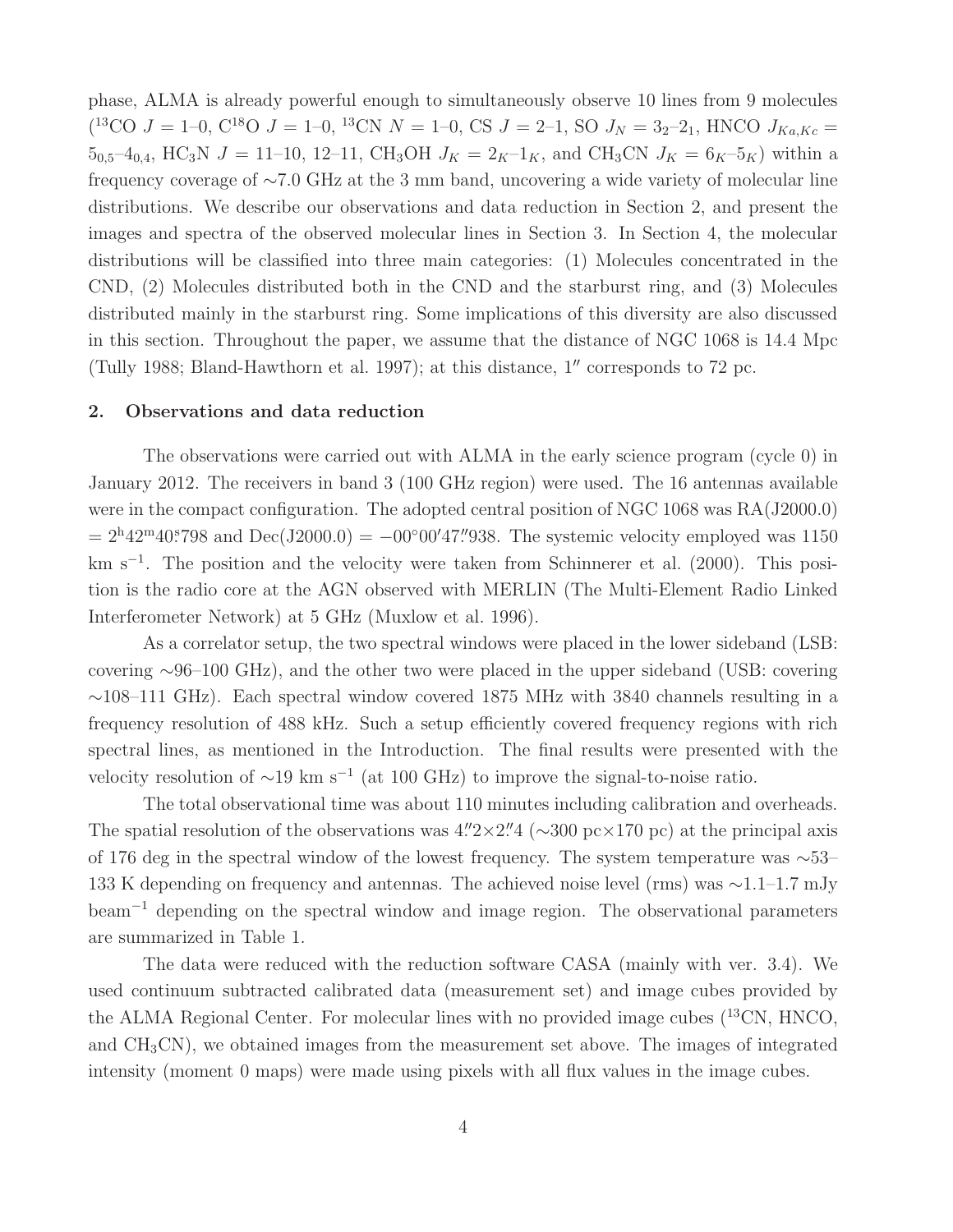#### 3. Results

## 3.1. Overview of the images

Thanks to the high sensitivity of ALMA, all expected lines were detected with a short observational time. The integrated intensity images are shown in Figures 1 and 2. In Figure 1 images with a significant distribution in the starburst ring are shown. These images are from the <sup>13</sup>CO  $J = 1-0$ , C<sup>18</sup>O  $J = 1-0$ , CS  $J = 2-1$ , and CH<sub>3</sub>OH  $J_K = 2<sub>K</sub>-1<sub>K</sub>$  rotational transitions.

- $\bullet$  <sup>13</sup>CO and C<sup>18</sup>O: The images of these CO isotopic species show rather weak signals in the CND, but show clear distributions in the starburst ring. In particular, a southwest region in the starburst ring shows the strongest emission. These overall pictures agree well with the past interferometric <sup>13</sup>CO ( $J = 1-0$ ) images (e.g., Helfer & Blitz 1995; Papadopoulos et al. 1996; Tacconi et al. 1997), but the quality of the image is greatly improved with ALMA. The clear distributions in the starburst ring are also qualitatively similar to those of the <sup>12</sup>CO  $J = 1$ –0 and 3–2 transitions (e.g., Schinnerer et al. 2000; Tsai et al. 2012), but the emission in the CND is clearly seen in these <sup>12</sup>CO images. The difference in the emission in the CND between <sup>12</sup>CO and our CO isotopic species indicates that the CO  $J =$ 1–0 emission in the CND is optically thinner than that in the starburst ring. A quantitative analysis will be done with the ALMA band 7 data (∼330 GHz region) by Nakajima et al. (in preparation) and Taniguchi et al. (in preparation). Next, the total flux ratio of the CO isotopic species ( $\rm C^{18}O/^{13}CO$ ) was calculated, and the obtained value is ∼0.34. This ratio is similar to the corresponding ratio of 0.3 from past interferometric data using the OVRO (Owens Valley Radio Observatory) mm-array (Papadopoulos et al. 1996) and the value of 0.28 calculated from line survey data with the IRAM 30m telescope (Aladro et al. 2013). In addition, we are investigating the properties of giant molecular associations based on the  $13^{\circ}$ CO, C<sup>18</sup>O, CS, and CH<sub>3</sub>OH lines with data cubes of high spectral resolution produced from the same data of band 3. The relation to the star-formation rate (SFR) is also being investigated. The results will be published separately (Tosaki et al., in preparation).
- CS: The strong emission is concentrated in the CND, while weak emission is seen in the starburst ring. This is in sharp contrast to the distributions of the CO isotopic species. Since CS is a typical high-density tracer, the CS distributed area should have a relatively high density in the first order approximation. In the starburst ring, the CS emission is relatively strong in the southwestern region. This pattern is the same as the distributions of the CO isotopic species in the starburst ring. A CS  $J = 2-1$  image was also reported by Tacconi et al. (1997); these authors used the IRAM Plateau de Bure interferometer. Their results also show the central concentration and additional clumpy features in the starburst ring.
- $CH_3OH$ : Our data yield the first interferometric image in NGC 1068. Methanol is distributed both in the CND and in the starburst ring with similar intensity. Although the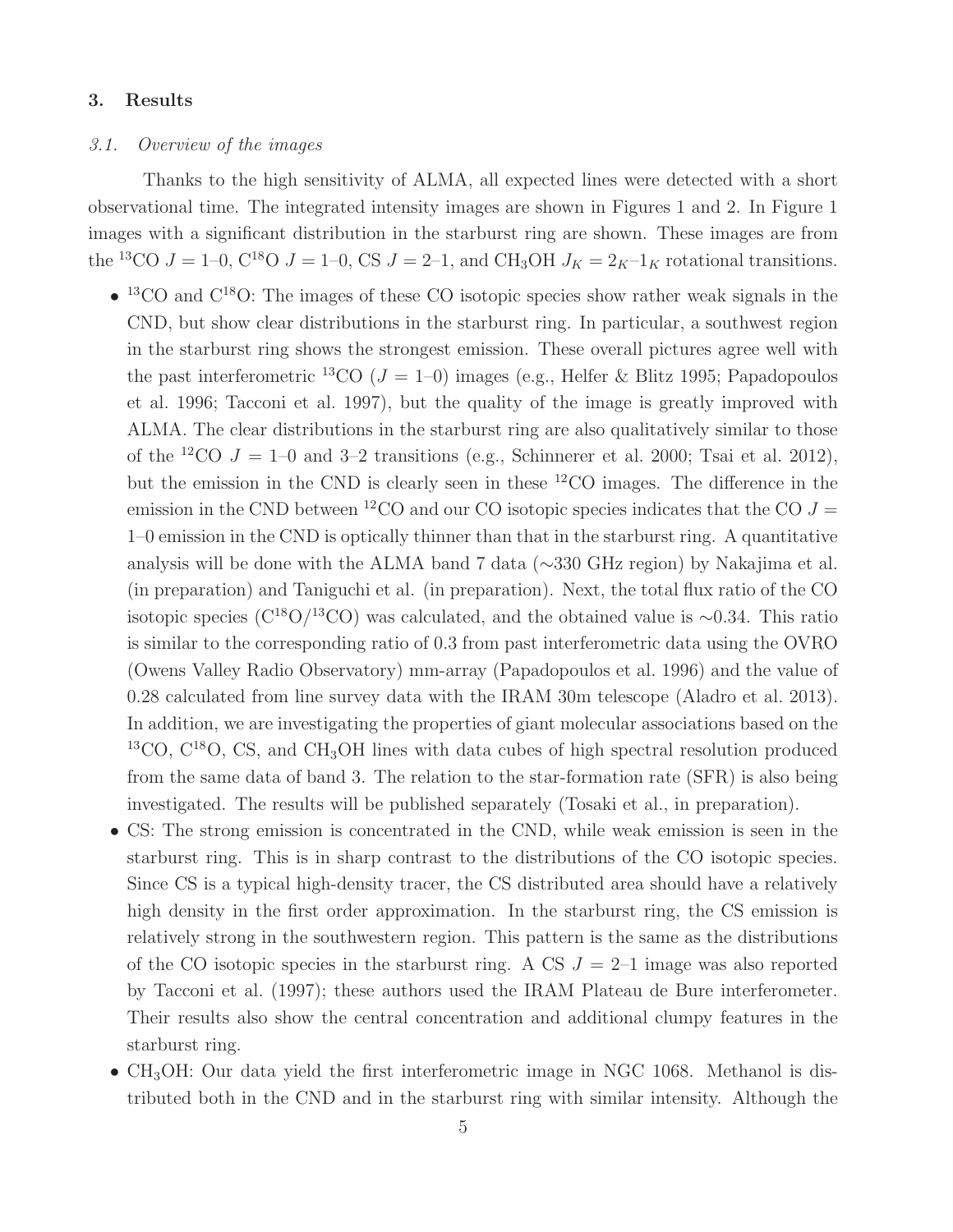signal-to-noise ratio is not high enough, methanol is probably distributed both in the east and west knots (Schinnerer et al. 2000) in the CND. The distribution in the starburst ring is similar to those of  ${}^{13}CO$ ,  $C^{18}O$ , and CS on the whole, but the relative intensity of methanol at each clumpy region is not as consistent with those of  ${}^{13}CO$ ,  $C^{18}O$ , and CS. In particular, a striking difference can be seen in the eastern region, where methanol emission is the strongest, although the intensities of the CO isotopic species and CS are relatively weak. Methanol is thought to be produced on grain surfaces (e.g., Watanabe & Kouchi 2002) and sublimed into the gas-phase by star-formation activities. This interesting distribution of methanol and its relation to star formation will be discussed later.

In Figure 2, images exhibiting concentrated distributions in the CND are shown. These images involve rotational lines of the following transitions: <sup>13</sup>CN  $N = 1-0$ , SO  $J<sub>N</sub> = 3<sub>2</sub>-2<sub>1</sub>$ , HNCO  $J_{Ka,Kc} = 5_{0,5} - 4_{0,4}$ , HC<sub>3</sub>N  $J = 11 - 10$ , 12-11, and CH<sub>3</sub>CN  $J_K = 6_K - 5_K$ , and are the first interferometric images for the rotational lines in NGC 1068.

- <sup>13</sup>CN: The image was made using two fine structure lines  $(J = 3/2 1/2$  and  $1/2 1/2$ ) of the  $N = 1$ –0 transition. Although the signal-to-noise ratio is low, <sup>13</sup>CN may be distributed both in the east and west knots in the CND. It is not clear whether <sup>13</sup>CN is distributed in the starburst ring, because the clumpy ring-like structure looks different from those of the CO isotopic species and CH<sub>3</sub>OH. Previously, the CN  $N = 2$ –1 image was reported by García-Burillo et al. (2010), who used the IRAM Plateau de Bure interferometer. Their results show distributions both in the east and west knots in the CND; the intensity is stronger in the east knot than in the west knot. These facts support our results for  $^{13}$ CN in the CND. Since their field of view is 21", the image does not cover the starburst ring.
- SO: The image is concentrated in the CND.
- HNCO: Although the signal-to-noise ratio is low, HNCO may be distributed both in the east and west knots in the CND, and is distributed in the starburst ring, though it is not clearly seen in the image. As shown later, the distribution of HNCO in the starburst ring is confirmed from the detection of its spectral line in the southwest point of the starburst ring.
- $HC_3N$ : The image is concentrated in the CND as seen from two rotational emission lines.
- $CH<sub>3</sub>CN$ : The image is concentrated in the CND.
- 3.2. Spectra at the circumnuclear disk and the starburst ring (southwest)

Spectra were obtained from cleaned images at the following two positions:

(1) The central radio continuum peak (AGN) in the CND  $(RA(J2000.0) = 2<sup>h</sup>42<sup>m</sup>40<sup>s</sup>70912$  and Dec(J2000.0) =  $-00^{\circ}00'47''9449$ , Gallimore et al. 2004)

(2) The <sup>13</sup>CO  $J = 3-2$  intensity peak at the southwest position in the starburst ring  $(RA(J2000.0) = 2<sup>h</sup>42<sup>m</sup>40<sup>s</sup>298$  and  $Dec(J2000.0) = -00°01'01''638$ , Nakajima et al. in preparation).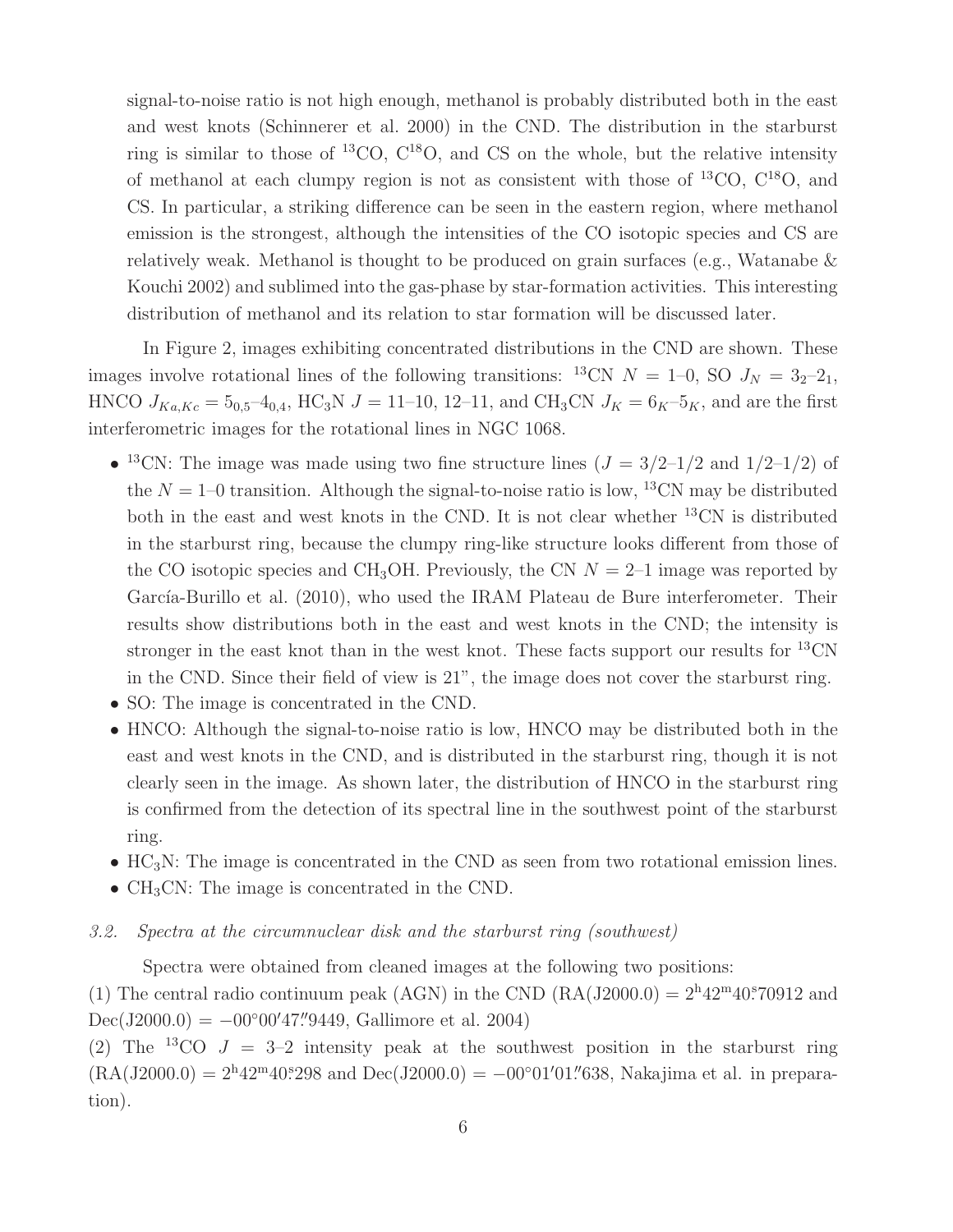Before obtaining the spectra, the images in the two spectral windows in the USB were convolved with the beam of the spectral window in the lowest frequency in the LSB, and then, attenuation due to the primary beam pattern of the ALMA 12m antennas was corrected. The velocity resolution is  $\sim$ 19.0 km s<sup>-1</sup> at 100 GHz. The obtained spectra are shown in Figure 3.

In the CND, the detected lines are broad, with a width of about 200 km s<sup> $-1$ </sup> FWHM.  $C^{18}O$  is not clearly detected, and <sup>13</sup>CN is marginally detected in the CND. On the other hand, the detected lines in the southwest position of the starburst ring are narrow with a width of about 20–45 km s<sup>-1</sup> FWHM. Detections of SO  $J<sub>N</sub> = 3<sub>2</sub>$ -2<sub>1</sub>, HC<sub>3</sub>N  $J = 11$ -10, 12–11, and HNCO  $J_{Ka,Kc} = 5_{0,5} - 4_{0,4}$  clearly indicate the existence of such molecules there, which is not unambiguously determined by the images in figure 2. The CH<sub>3</sub>CN  $J_K = 6_K-5_K$  transition is not detected. The detected lines were Gaussian fitted, and the line parameters obtained are summarized in Table 2.

#### 3.3. Total flux and the flux at the circumnuclear disk

As presented in Figures 1 and 2, the distributions of molecules show wide diversity. In order to obtain quantitative information of the distributions, we extracted both the total flux and the flux in the CND for each molecule. The derived flux ratio (CND/Total) was then used to determine a general trend.

The total flux was obtained from the images within a circle of 55<sup> $\prime\prime$ </sup> diameter, which covers both the CND and the starburst ring. The flux in the CND is obtained within a circle of 10′′ diameter. Both of the circles are centered on the radio continuum peak (Gallimore et al. 2004). The results are listed in Table 3. The error for each flux is obtained from the standard deviation of the pixel values of the image, but the systematic deviation is not included. For images with low signal-to-noise ratio, it is difficult to obtain a reliable total flux from the relatively wide area of the 55<sup>"</sup> diameter, because the effect of systematic deviation in the image can be significant. In such a case, the obtained values were not presented in this table. We also note that the accuracy of the  ${}^{13}CO$  flux in the CND may be limited by the dynamic range of the data (Taniguchi et al., in preparation), because the emission from the CND is surrounded by much stronger sources of emission along the starburst ring.

The value of the flux ratio, which is presented in Table 3, ranges widely from 0.006 to more than 0.7. By comparing the ratio and the image, we can approximately establish the correspondence between the ratio and the distribution as follows:

(1) 0.7–1.0 for molecules concentrated in the CND,

(2) 0.1–0.4 for molecules distributed both in the CND and the starburst ring,

(3) 0.0–0.02 for molecules distributed mainly in the starburst ring.

The flux ratio is also presented in Figure 4.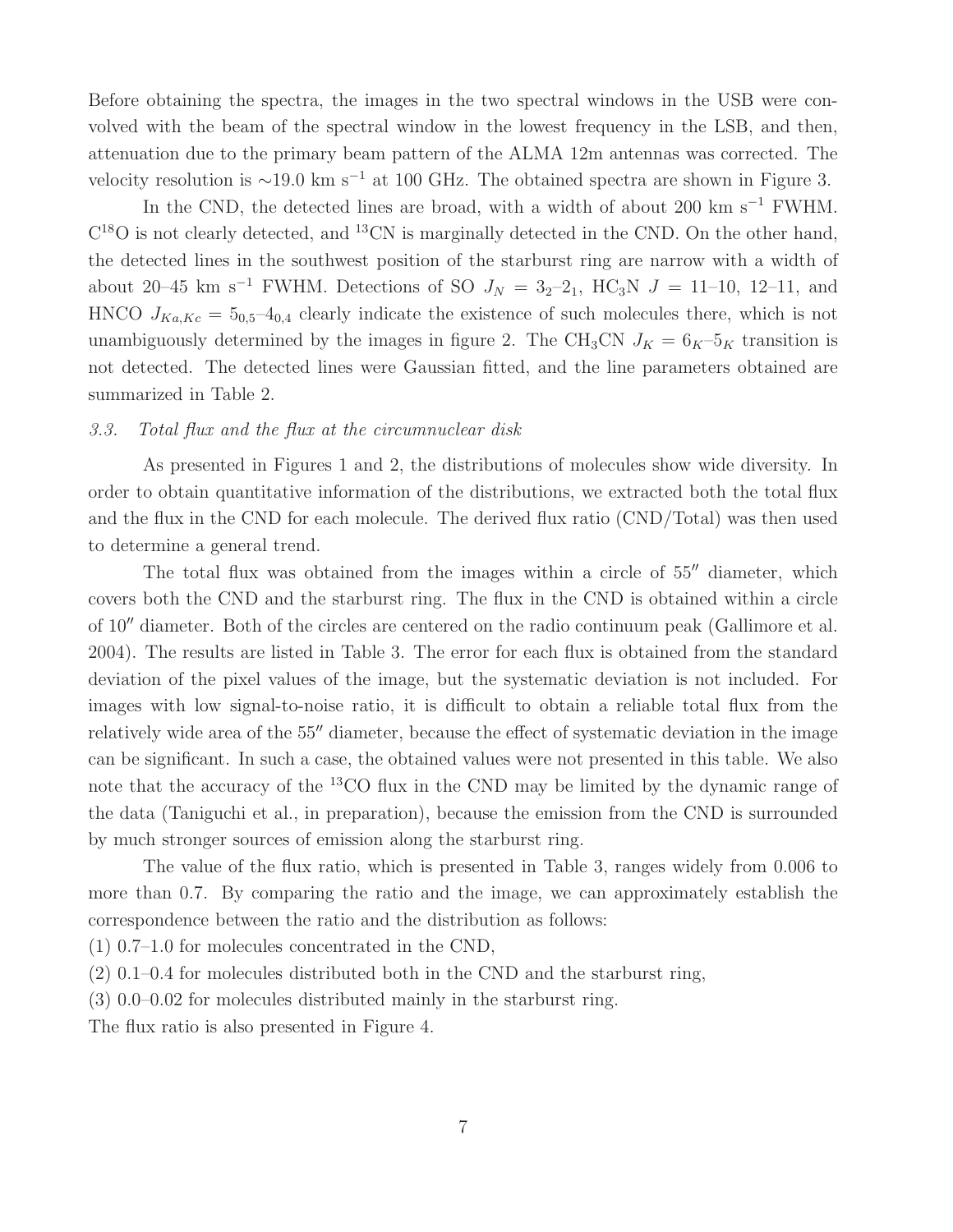## 3.4. Comparison of flux with single dish telescopes

We compared the flux obtained from ALMA with those from single dish telescopes (NRO 45m and IRAM 30m) to estimate the recovery of the flux with the interferometer. First, the flux of <sup>13</sup>CO was compared. The image obtained with ALMA, with the primary beam corrected, was convolved with the 45m beam of 16′′, and the flux obtained was converted to a brightness temperature of  $\sim 8.1 \text{ K km s}^{-1}$ . The corresponding value obtained with the 45m telescope is ∼8.9 K km s<sup>−</sup><sup>1</sup> , which was observed in the recent line survey project (Nakajima et al. and Takano et al., in preparation). Therefore, the recovered flux is about 92 %. The same comparison was carried out by convolving the ALMA data with the 30m beam of  $22''$ , and the flux obtained was once again converted to brightness temperature, this time ∼10.1 K km s<sup>−</sup><sup>1</sup> . The corresponding value obtained with the 30m telescope is ∼12.8 K km s<sup>−</sup><sup>1</sup> (Aladro et al. 2013), so that the recovered flux is about 79 %. The 30m telescope can observe widely distributed gas more efficiently than the 45m telescope due to the larger beam size, but ALMA is less sensitive to such gas. The difference in the values of the recovery may include such an effect.

Second, the flux of CS, which is more compactly distributed than <sup>13</sup>CO, was compared. The image obtained with ALMA, with primary beam corrected, was convolved with the 45m beam of 17′′, and the flux obtained was converted to a brightness temperature of ∼5.9 K km s<sup>-1</sup>. The corresponding value obtained with the 45m telescope is ~8.0 K km s<sup>-1</sup> (Nakajima et al. and Takano et al., in preparation). Therefore, the recovered flux is about 74 %. The comparison with the CS data of the 30m telescope was not done, because the line is blended with a line from the other sideband (Aladro et al. 2013). These results of <sup>13</sup>CO and CS indicate that ALMA observes a significant amount of gas in the central region of NGC 1068.

#### 4. Discussion

## 4.1. Classification of molecular distributions

As presented in Figures 1 and 2, the molecules exhibit a wide variety of distributions, which are reflections of abundance and excitation. Such distributions contain important information to study the effects on molecules caused by AGN activity and starburst conditions. As already mentioned in the previous sections, we can classify molecular distributions into three broad categories:

(1) Molecules concentrated in the CND,

(2) Molecules distributed both in the CND and the starburst ring,

(3) Molecules distributed mainly in the starburst ring.

Based in addition on the spectra shown in Figure 3 and on the flux ratio (CND/Total) in Table 3, each molecule was further classified as listed in Table 4, where the above categories (1) and (2) were subdivided as follows: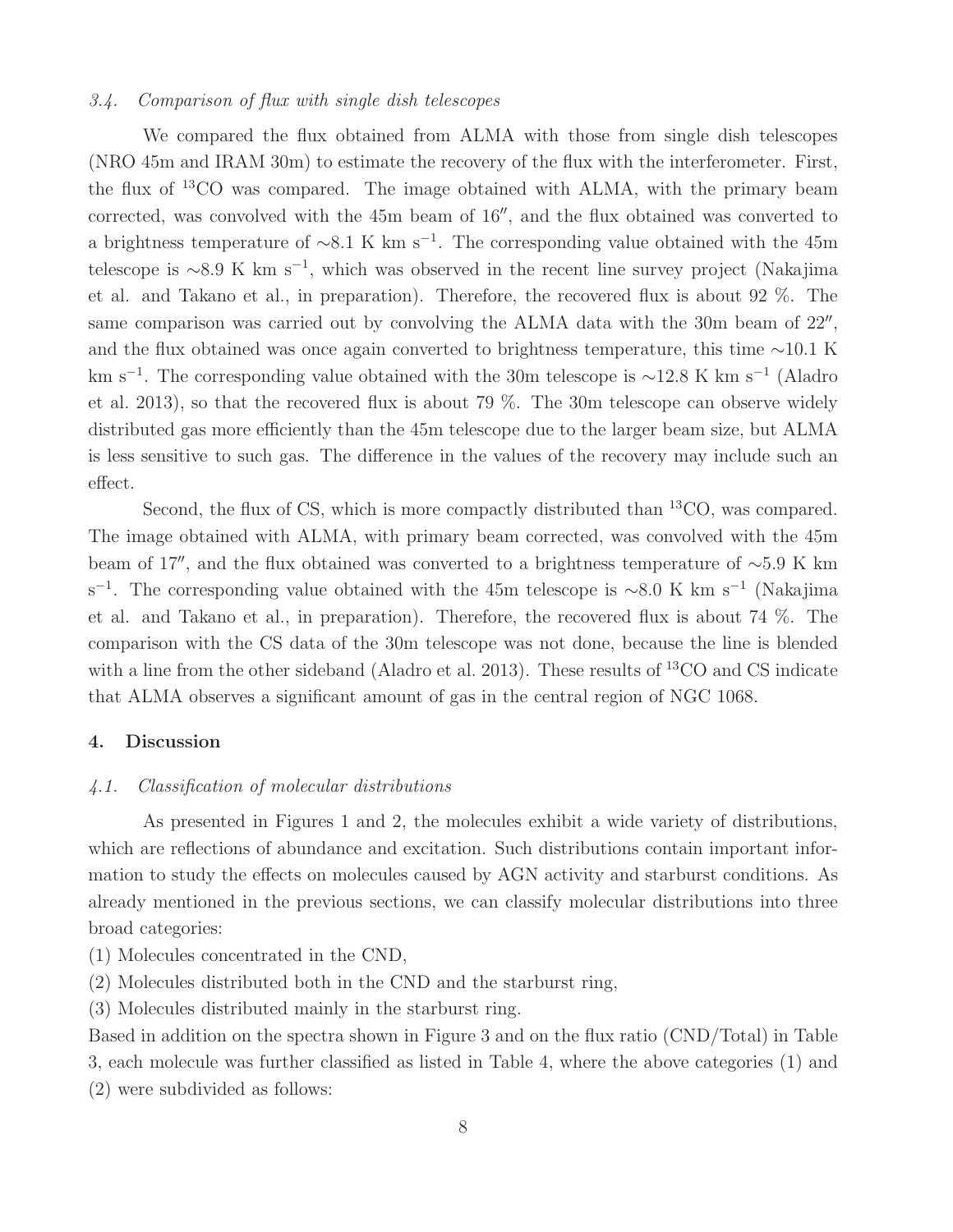- Molecules distributed in two knots in the CND,
- Molecules distributed in the center of the CND.

Higher spatial resolution and better signal-to-noise ratio are desirable for this more precise classification, but indications of such differences can be seen in the present images. In Table 4, the refined classification of HCN  $(J = 1-0)$ , HCO<sup>+</sup>  $(J = 1-0)$ , and SiO  $(J = 2-1)$  is also included based on their images in the literature (e.g., Jackson et al. 1993; Kohno et al. 2008; García-Burillo et al. 2010). Distributions of <sup>13</sup>CO,  $C^{18}O$ , CN, and CS obtained from our ALMA band 7 data (Nakajima et al. in preparation) are also included.

### 4.2. Implications for molecular formation and destruction mechanisms

We discuss the implications of specific molecular distributions below using a knowledge of the relevant reactions and the results of model calculations. Further discussion will be undertaken after we obtain quantitative information such as the abundances in Nakajima et al. (in preparation). Here we mainly use the results of recent models by Harada et al. (2010, 2013) and Aladro et al. (2013). Harada et al. (2010) reported a gas-phase time-dependent reaction model including reactions with significant activation energies for high-temperature chemistry. Thus, this model can be used for high-temperature sources up to ∼800 K. Harada et al. (2013) applied the results of Harada et al. (2010) to the axisymmetric accretion disk around AGNs such as that in NGC 1068. The effects of X-rays and cosmic rays are included. Aladro et al. (2013) reported a time-dependent reaction model including gas-phase and grain surface reactions. The effects of UV photons and cosmic rays are included. A high cosmic ray ionization rate was used to simulate the environment in an X-ray dissociation region (XDR).  $4.2.1. \quad H C_3 N$ 

Because  $HC_3N$  is concentrated in the CND, its behavior cannot be explained if we consider the entire CND as an XDR, since  $HC_3N$  is easily dissociated by cosmic rays and UV photons (Aladro et al. 2013; Harada et al. 2013). On the other hand, the abundance of  $HC_3N$ increases at hot core regions and high-temperature (non-dissociative shocked) regions (Caselli et al. 1993; Harada et al. 2010). The model by Harada et al. (2013) shows that there is a hightemperature midplane where X-rays cannot penetrate into the CND in addition to a different layer that can be characterized as an XDR. Complex molecules are predicted to be abundant in the high temperature zone. Our observations of  $HC_3N$  confirm that there is a large amount of gas which is shielded from X-rays, and the local column densities of the CND should be very high. This fact yields information on the structure of the CND, which is quite interesting and relevant to an understanding of the physical and chemical environment in the central region. Further ALMA observations with higher angular resolution will reveal the structure.

## $4.2.2.$   $CH_3OH$

Methanol has a significant concentration in the CND as mentioned before. Just like HC3N, methanol is easily dissociated by cosmic rays and UV photons (Aladro et al. 2013).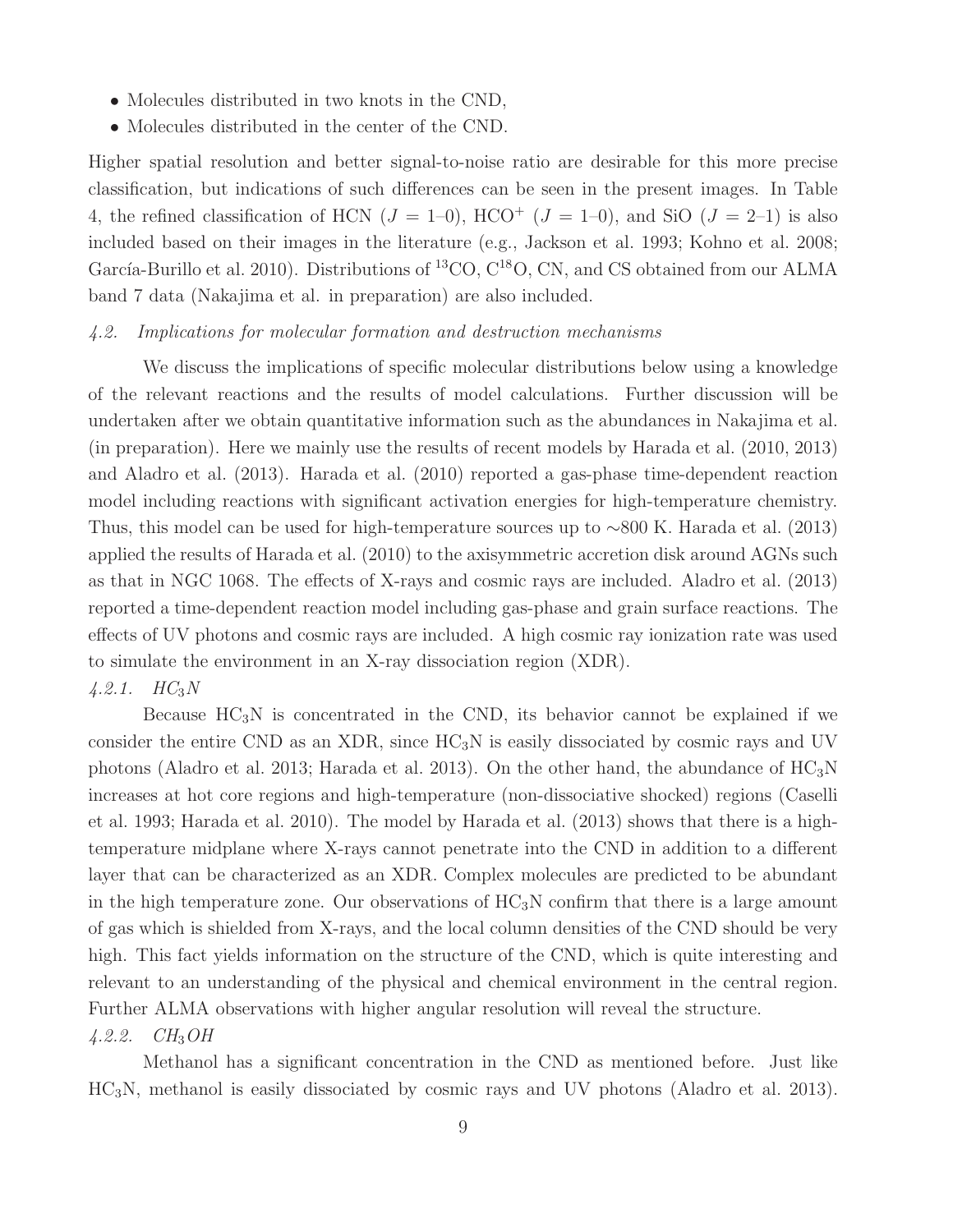Thus, the concentration of methanol in the CND also requires shielding. On the other hand, the inconsistent distribution of methanol in the starburst ring is very striking. The formation of methanol on icy dust grains is well known and it is not surprising that methanol should be abundant in active star-forming regions in the starburst ring.

To look at the matter further, we studied the relation of methanol intensity to the starformation rate (SFR, Tsai et al. 2012) in those regions with relatively strong methanol emission. We found the averaged SFR in regions with relatively strong methanol emission (roughly at regions R6, R9, R16, and R20–21 in Tsai et al. (2012)) to be 1.40±0.54  $M_{\odot}$  yr<sup>-1</sup> kpc<sup>-2</sup>, whereas the average of all regions is 1.26 $\pm$ 0.46  $M_{\odot}$  yr<sup>-1</sup> kpc<sup>-2</sup>. The averaged value of regions with relatively strong methanol emission is only slightly larger than that of all the regions. Moreover, the values at regions with relatively strong methanol emission have a large scatter from 0.97 to 2.26  $M_{\odot}$  yr<sup>-1</sup> kpc<sup>-2</sup> (Tsai et al. 2012) as indicated in the large standard deviation. Thus, we could not find a strong correlation between methanol intensity and the SFR. This result may be related to our spatial resolution and its coupling to the sizes of the regions above, or this may be due to the formation and destruction mechanisms in the environment of the starburst ring. A more detailed analysis will be published separately (Tosaki et al. in preparation).

The inconsistent distribution of  $CH_3OH$  in the starburst ring when compared with <sup>13</sup>CO and/or C<sup>18</sup>O, discussed here, was also reported in IC 342 (Meier & Turner 2005) and Maffei 2 (Meier & Turner 2012). In addition, CH3OH is relatively weak in M82 (e.g., Aladro et al. 2011), which is in a late stage of starburst activity. These presumably related results should be very helpful in interpreting the inconsistency in the starburst ring in NGC 1068, suggesting that methanol needs specific favorable conditions to form on grains and to subsequently sublime into the gas phase.

### $4.2.3.$  SO, HNCO, and  $CH<sub>3</sub>CN$

Because they are concentrated in the CND, the distributions of these molecules clearly indicate that the CND is a good environment to maintain their abundances. SO and  $CH<sub>3</sub>CN$ are easily dissociated by UV photons, but the abundance of SO is enhanced by cosmic rays (Aladro et al. 2013). Thus, the XDR environment seems to be a favorable place for SO, but the concentration of  $CH<sub>3</sub>CN$  also suggests shielded gas in the CND.

Similar to other molecules, HNCO can also be dissociated by UV photons, and it needs to be shielded. Although there is a gas-phase production route for this molecule, its abundance is known to increase when HNCO on dust surfaces sublimes (Quan et al. 2010).

The above mentioned molecules except  $CH_3CN$  (SO, HNCO, HC<sub>3</sub>N, and CH<sub>3</sub>OH) are also detected in the southwest starburst ring. These facts do not contradict the detections of these molecules in other starburst galaxies such as NGC 253 and M82 (e.g., Mart $\acute{u}$ n et al. 2006; Aladro et al. 2011).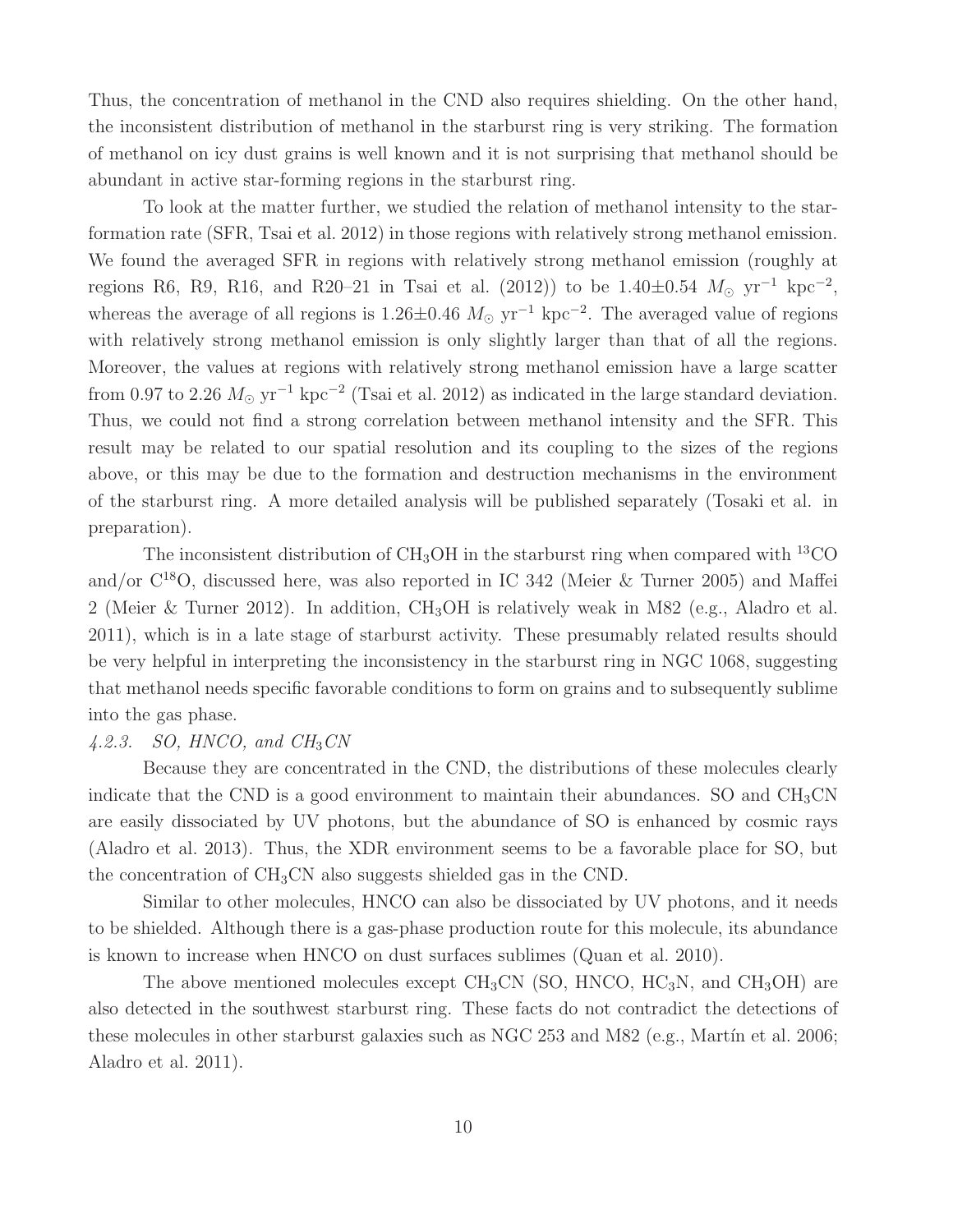#### 4.2.4. Two kinds of distributions in the CND

The molecules in the CND show two kinds of distributions as mentioned previously in subsection 4.1. Here we briefly discuss possible reasons for such a difference. Let us start with the case of SiO, which is distributed in the center, as observed by García-Burillo et al. (2010), who also reported an enhanced SiO abundance and discussed its likely shock origin. Probably SiO is produced through the sputtering of Si-bearing material in grains (Field et al. 1997; Caselli et al. 1997; Schilke et al. 1997), and as a result SiO traces strong shocks in the central region. On the other hand,  $HNCO$  and  $CH<sub>3</sub>OH$  are tracing relatively weak shocks, which result in the sublimation of HNCO and  $CH<sub>3</sub>OH$  from the icy mantles of dust grains (e.g., Rodríguez-Fernández et al. 2010; Bachiller et al. 1995). Therefore, it seems that molecules produced in more energetic regions tend to exist closer to the center, while those produced in less energetic regions exhibit a bipolar pattern in the knots.

As shown in this study, the sensitive ALMA observations are very powerful probes of the distributions of molecules in gas-rich nearby galaxies such as NGC 1068 even in the early operation phase of ALMA. Further observations of many other molecules will bring us additional valuable information to understand chemical processes in such environments.

#### 5. Summary

We have observed the Seyfert 2 galaxy NGC 1068 in its central 1 arcmin at the 100 GHz frequency region during the ALMA early science program; our observations included both the CND and the starburst ring.

We observed the rotational transitions <sup>13</sup>CO  $J = 1-0$ , C<sup>18</sup>O  $J = 1-0$ , <sup>13</sup>CN  $N = 1-0$ , CS  $J = 2-1$ , SO  $J_N = 32-21$ , HNCO  $J_{Ka,Kc} = 502-40.4$ , HC<sub>3</sub>N  $J = 11-10$ , 12-11, CH<sub>3</sub>OH  $J_K$  $= 2<sub>K</sub>-1<sub>K</sub>$ , and CH<sub>3</sub>CN  $J<sub>K</sub> = 6<sub>K</sub>-5<sub>K</sub>$ . The molecular transitions show a wide variety of spatial distributions, which can be classified into three main categories: those molecular transitions concentrated in the CND, those distributed both in the CND and the starburst ring, and those mainly in the starburst ring. The distributions concentrated in the CND include <sup>13</sup>CN, SO, HNCO,  $HC_3N$ , and  $CH_3CN$ ; those distributed in the CND and starburst ring include CS and CH<sub>3</sub>OH, while those mainly in the starburst ring include <sup>13</sup>CO and  $C^{18}O$ . The first two categories were further subdivided into distributions in the two knots or in the center of the CND.

Molecules concentrated in the CND are easily dissociated by cosmic rays, X-rays, and/or UV photons. These facts indicate that there is a large amount of gas in the CND, which is shielded especially from X-rays. This information constrains the structure of the CND.

The distribution of methanol in the starburst ring shows an inconsistent relative intensity with respect to those of  ${}^{13}CO$ ,  $C^{18}O$ , and CS. In addition, the intensity of methanol does not seem to correlate with the star formation efficiency, although methanol is thought to be formed on grain surfaces and sublimed into the gas-phase by external heating.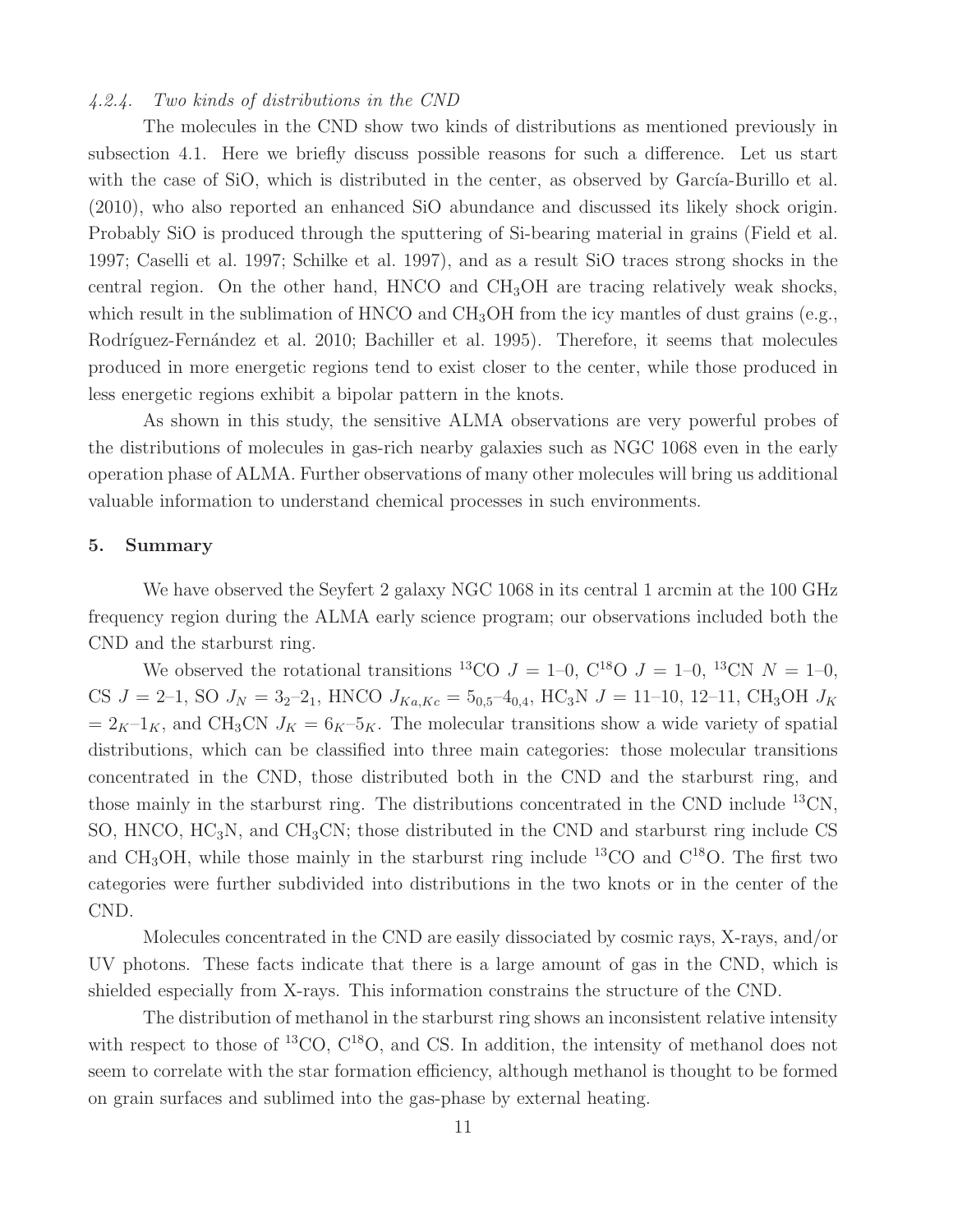This paper makes use of the ALMA data ADS/JAO.ALMA $#2011.0.00061$ .S. ALMA is a partnership of ESO (representing its member states), NSF (USA) and NINS (Japan), together with NRC (Canada) and NSC and ASIAA (Taiwan), in cooperation with the Republic of Chile. The Joint ALMA Observatory is operated by ESO, AUI/NRAO and NAOJ. We thank the support of the East Asian ALMA Regional Center, in particular, A. Kawamura, for the support. S. T. thanks Y. Shimajiri, M. Oya, and S. Takahashi for the support of the analysis with CASA. E. H. wishes to acknowledge the support of the National Science Foundation for his astrochemistry program. He also acknowledges support from the NASA Exobiology and Evolutionary Biology program through a subcontract from Rensselaer Polytechnic Institute.

——————–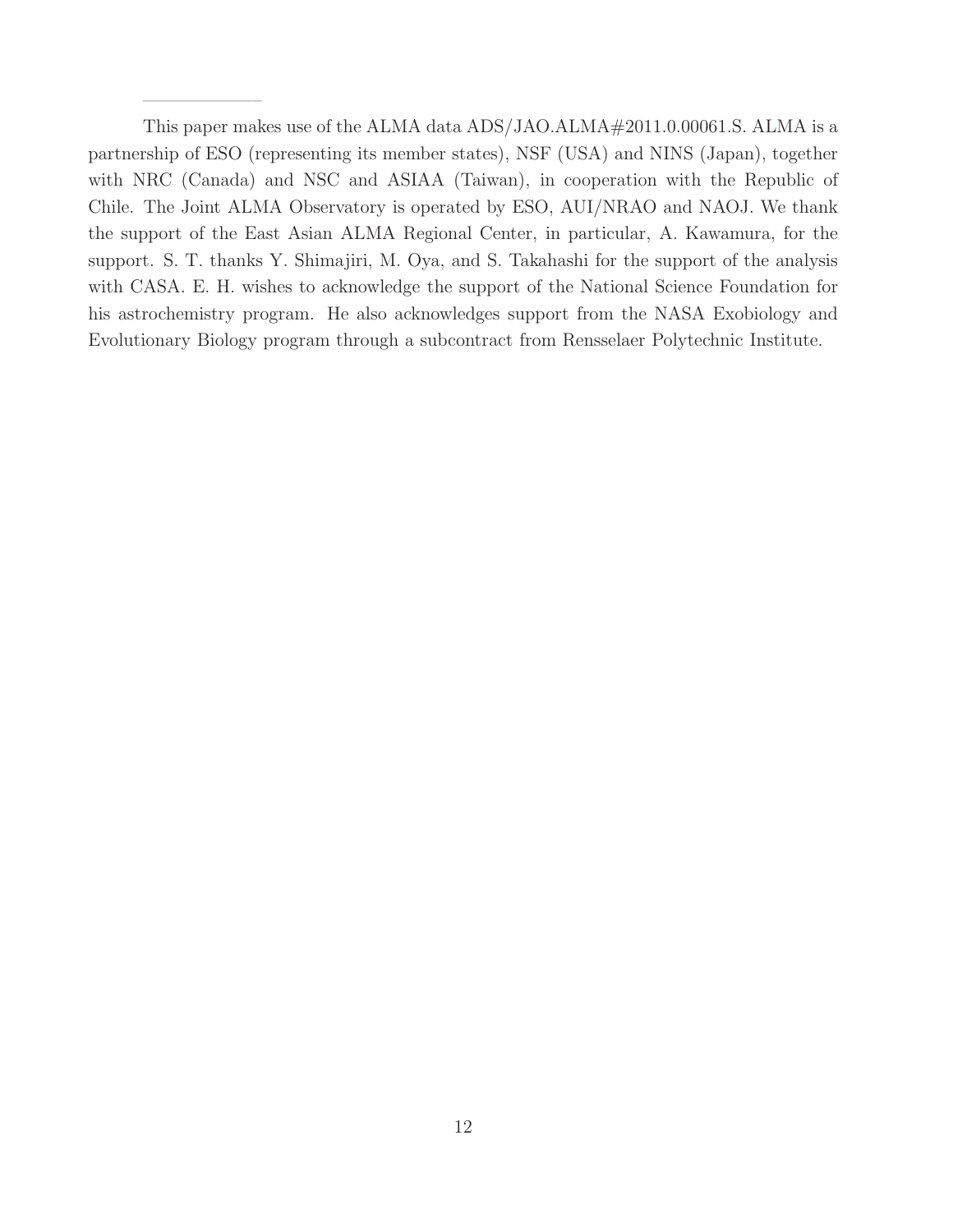## References

- Aladro, R., Martín, S., Martín-Pintado, J., Mauersberger, R., Henkel, C., Ocaña Flaquer, B., & Amo-Baladrón, M. A. 2011, A&A, 535, A84
- Aladro, R., et al. 2013, A&A, 549, A39
- Baan, W. A., Henkel, C., Loenen, A. F., Baudry, A., & Wiklind, T. 2008, A&A, 477, 747
- Bachiller, R., Liechti, S., Walmsley, C. M., & Colomer, F. 1995, A&A, 295, L51
- Bland-Hawthorn, J., Gallimore, J. F., Tacconi, L. J., Brinks, E., Baum, S. A., Antonucci, R. R. J., & Cecil, G. N. 1997, Ap&SS, 248, 9
- Bradford, C. M., et al. 2004, in Society of Photo-Optical Instrumentation Engineers (SPIE) Conference Series, Vol. 5498, Society of Photo-Optical Instrumentation Engineers (SPIE) Conference Series, ed. C. M. Bradford, P. A. R. Ade, J. E. Aguirre, J. J. Bock, M. Dragovan, L. Duband, L. Earle, J. Glenn, H. Matsuhara, B. J. Naylor, H. T. Nguyen, M. Yun, & J. Zmuidzinas, 257
- Carter, M., et al. 2012, A&A, 538, A89
- Caselli, P., Hartquist, T. W., & Havnes, O. 1997, A&A, 322, 296
- Caselli, P., Hasegawa, T. I., & Herbst, E. 1993, ApJ, 408, 548
- Cid Fernandes, R., Heckman, T., Schmitt, H., González Delgado, R. M., & Storchi-Bergmann, T. 2001, ApJ, 558, 81
- Costagliola, F., et al. 2011, A&A, 528, A30
- Davies, R., Mark, D., & Sternberg, A. 2012, A&A, 537, A133
- Davies, R. I., Müller Sánchez, F., Genzel, R., Tacconi, L. J., Hicks, E. K. S., Friedrich, S., & Sternberg, A. 2007, ApJ, 671, 1388
- Erickson, N., Narayanan, G., Goeller, R., & Grosslein, R. 2007, in Astronomical Society of the Pacific Conference Series, Vol. 375, From Z-Machines to ALMA: (Sub)Millimeter Spectroscopy of Galaxies, ed. A. J. Baker, J. Glenn, A. I. Harris, J. G. Mangum, & M. S. Yun, 71
- Field, D., May, P. W., Pineau des Forets, G., & Flower, D. R. 1997, MNRAS, 285, 839
- Gallimore, J. F., Baum, S. A., & O'Dea, C. P. 2004, ApJ, 613, 794
- García-Burillo, S., et al. 2010, A&A, 519, A2
- Griffin, M. J., et al. 2010, A&A, 518, L3
- Harada, N., Herbst, E., & Wakelam, V. 2010, ApJ, 721, 1570
- Harada, N., Thompson, T. A., & Herbst, E. 2013, ApJ, 765, 108
- Helfer, T. T. & Blitz, L. 1995, ApJ, 450, 90
- Imanishi, M., Terada, H., Sugiyama, K., Motohara, K., Goto, M., & Maihara, T. 1997, PASJ, 49, 69
- Imanishi, M. & Wada, K. 2004, ApJ, 617, 214
- Iono, D., et al. 2012, PASJ, 64, L2
- Izumi, T., et al. 2013, PASJ, 65, 100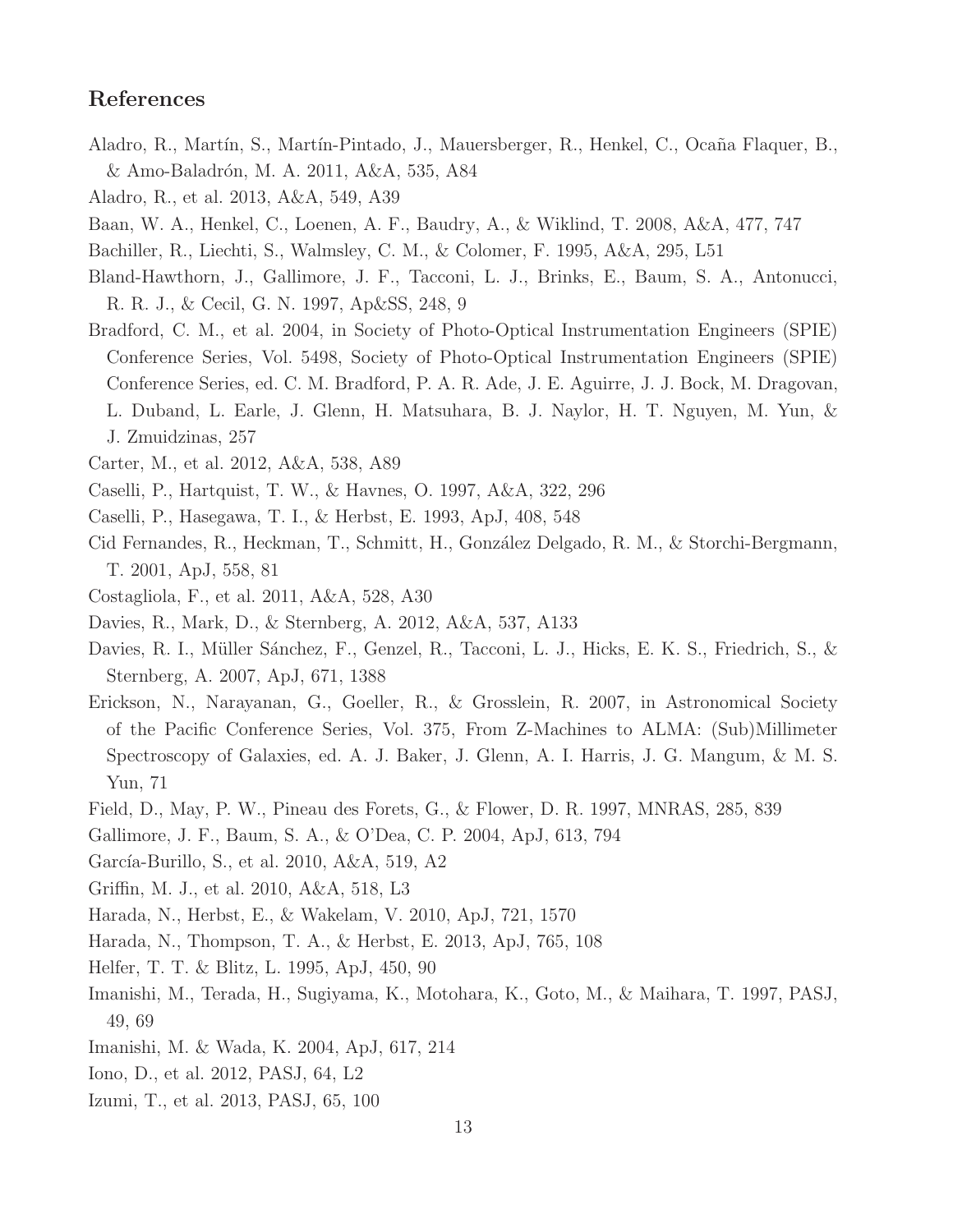- Jackson, J. M., Paglione, T. A. D., Ishizuki, S., & Nguyen-Q-Rieu. 1993, ApJL, 418, L13
- Kamenetzky, J., et al. 2011, ApJ, 731, 83
- Kohno, K., Ishizuki, S., Matsushita, S., Vila-Vilaró, B., & Kawabe, R. 2003, PASJ, 55, L1
- Kohno, K., Kawabe, R., Tosaki, T., & Okumura, S. K. 1996, ApJL, 461, L29+
- Kohno, K., Nakanishi, K., Tosaki, T., Muraoka, K., Miura, R., Ezawa, H., & Kawabe, R. 2008, Ap&SS, 313, 279
- Krips, M. 2012, Journal of Physics Conference Series, 372, 012038
- Krips, M., et al. 2011, ApJ, 736, 37
- Krips, M., et al. 2007, A&A, 468, L63
- Krips, M., Neri, R., García-Burillo, S., Martín, S., Combes, F., Graciá-Carpio, J., & Eckart, A. 2008, ApJ, 677, 262
- Lovas, F. J. 1992, Journal of Physical and Chemical Reference Data, 21, 181
- Martín, S., et al. 2011, A&A, 527, A36
- Martín, S., Mauersberger, R., Martín-Pintado, J., Henkel, C., & García-Burillo, S. 2006, ApJS, 164, 450
- Meier, D. S. & Turner, J. L. 2005, ApJ, 618, 259
- Meier, D. S. & Turner, J. L. 2012, ApJ, 755, 104
- Meijerink, R. & Spaans, M. 2005, A&A, 436, 397
- Meijerink, R., Spaans, M., & Israel, F. P. 2007, A&A, 461, 793
- Muxlow, T. W. B., Pedlar, A., Holloway, A. J., Gallimore, J. F., & Antonucci, R. R. J. 1996, MNRAS, 278, 854
- Nakajima, T., et al. 2013, PASP, 125, 252
- Nakajima, T., Takano, S., Kohno, K., & Inoue, H. 2011, ApJL, 728, L38
- Naylor, B. J., et al. 2010, ApJ, 722, 668
- Papadopoulos, P. P., Seaquist, E. R., & Scoville, N. Z. 1996, ApJ, 465, 173
- Quan, D., Herbst, E., Osamura, Y., & Roueff, E. 2010, ApJ, 725, 2101
- Rangwala, N., et al. 2011, ApJ, 743, 94
- Rodríguez-Fernández, N. J., Tafalla, M., Gueth, F., & Bachiller, R. 2010, A&A, 516, A98
- Sani, E., et al. 2012, MNRAS, 424, 1963
- Schilke, P., Walmsley, C. M., Pineau des Forets, G., & Flower, D. R. 1997, A&A, 321, 293
- Schinnerer, E., Eckart, A., Tacconi, L. J., Genzel, R., & Downes, D. 2000, ApJ, 533, 850
- Snell, R. L., Narayanan, G., Yun, M. S., Heyer, M., Chung, A., Irvine, W. M., Erickson, N. R., & Liu, G. 2011, AJ, 141, 38
- Spinoglio, L., et al. 2012, ApJ, 758, 108
- Tacconi, L. J., Gallimore, J. F., Genzel, R., Schinnerer, E., & Downes, D. 1997, Ap&SS, 248, 59
- Tacconi, L. J., Genzel, R., Blietz, M., Cameron, M., Harris, A. I., & Madden, S. 1994, ApJL, 426, L77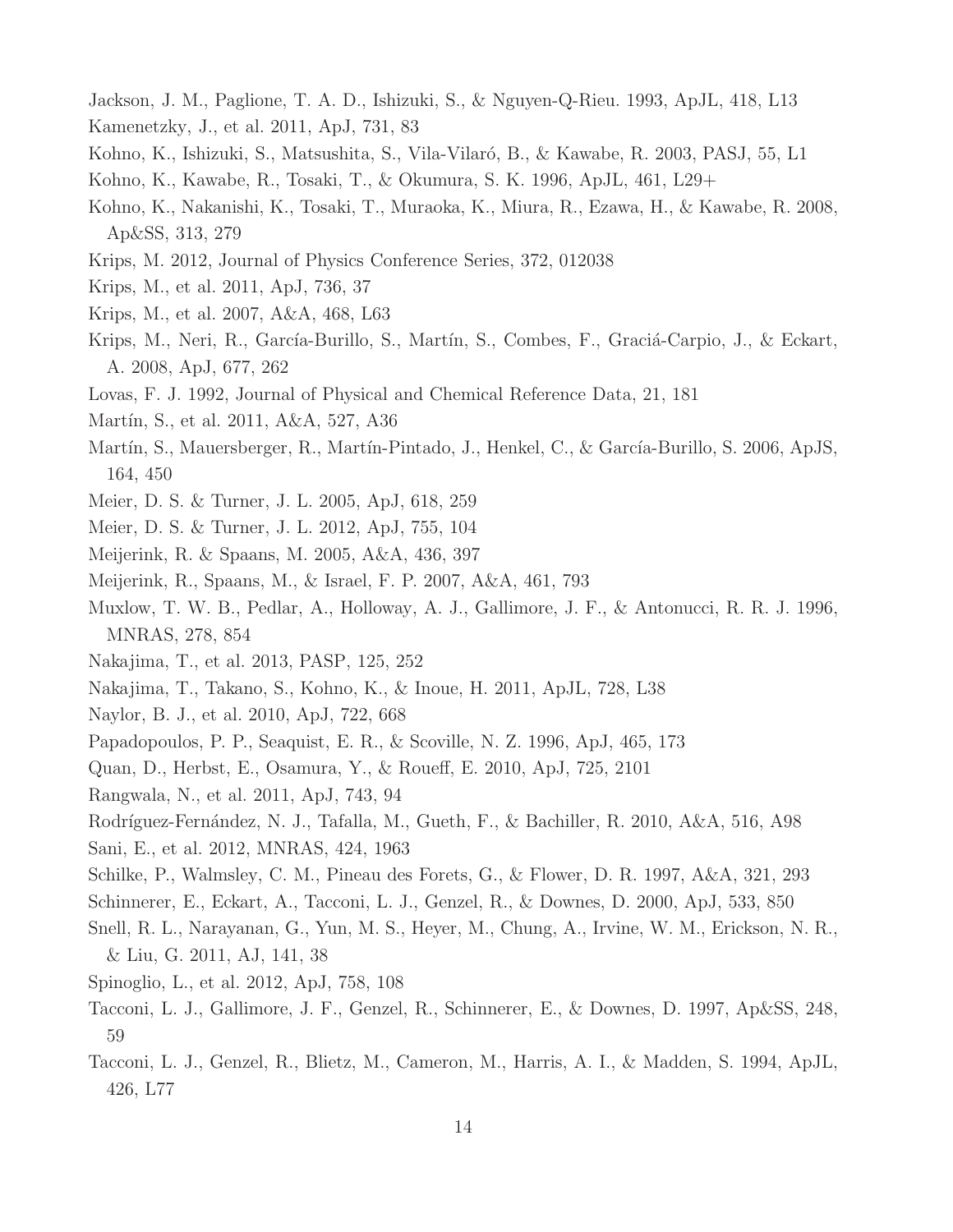Telesco, C. M. & Decher, R. 1988, ApJ, 334, 573

- Tsai, M., Hwang, C.-Y., Matsushita, S., Baker, A. J., & Espada, D. 2012, ApJ, 746, 129
- Tully, R. B. 1988, Nearby galaxies catalog
- Usero, A., García-Burillo, S., Fuente, A., Martín-Pintado, J., & Rodríguez-Fernández, N. J. 2004, A&A, 419, 897
- van der Werf, P. P., et al. 2010, A&A, 518, L42
- Watanabe, N. & Kouchi, A. 2002, ApJL, 571, L173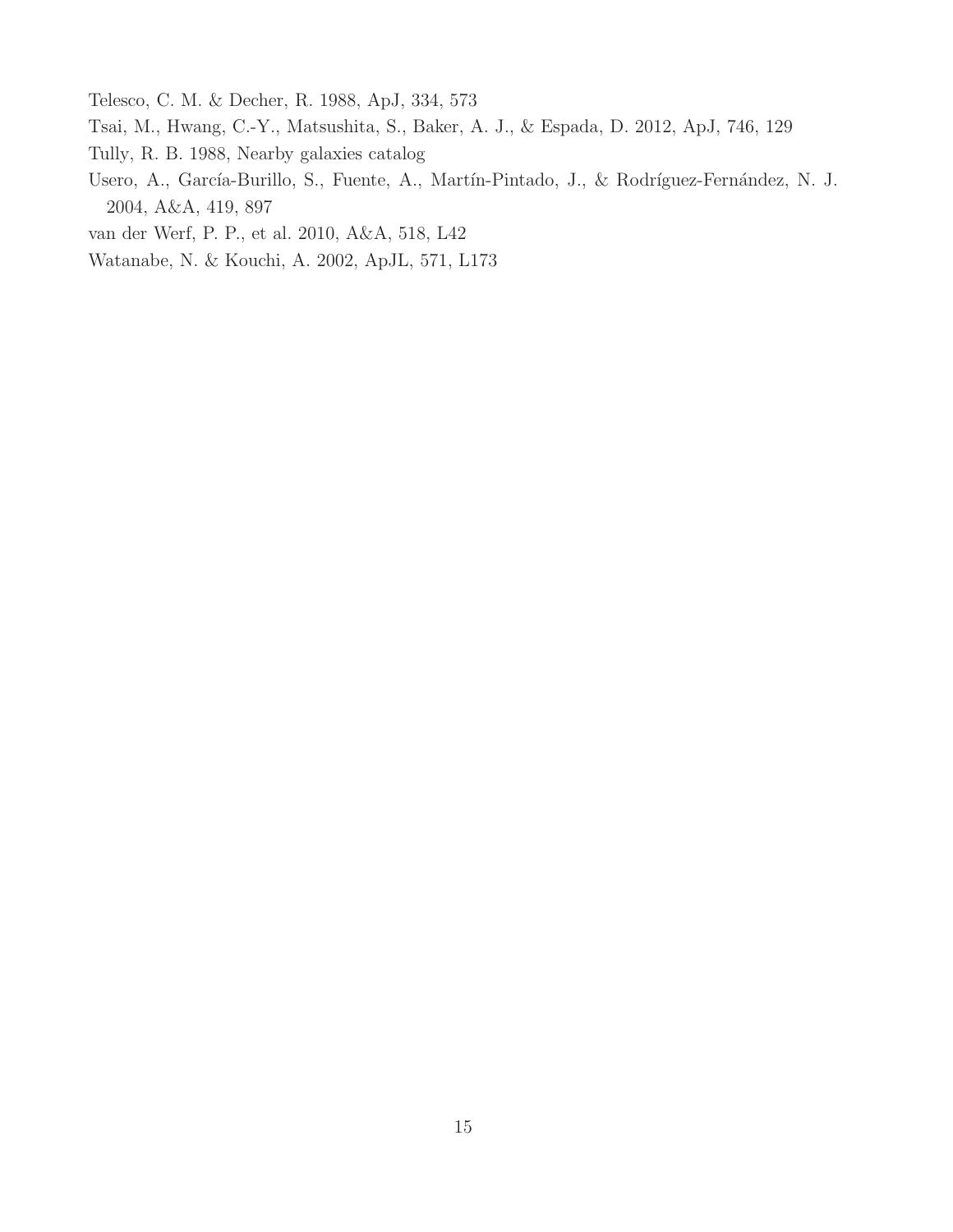

Fig. 1. The images of integrated intensity of <sup>13</sup>CO  $J = 1-0$ , C<sup>18</sup>O  $J = 1-0$ , CS  $J = 2-1$ , and CH<sub>3</sub>OH  $J_K = 2_K - 1_K$ . The central radio continuum position  $(RA(J2000.0) = 2^h 42^m 40^s 70912$  and  $Dec(J2000.0) =$  $-00°00'47''9449$ , Gallimore et al. 2004) and the <sup>13</sup>CO  $J = 3-2$  intensity peak at the southwest position in the starburst ring  $(RA(J2000.0) = 2^h 42^m 40^s 298$  and  $Dec(J2000.0) = -00°01'01''638$ , Nakajima et al. in preparation) are indicated with white crosses. The beam is shown with an open white ellipse in the bottom-left corner in each image. The primary beam correction is not applied.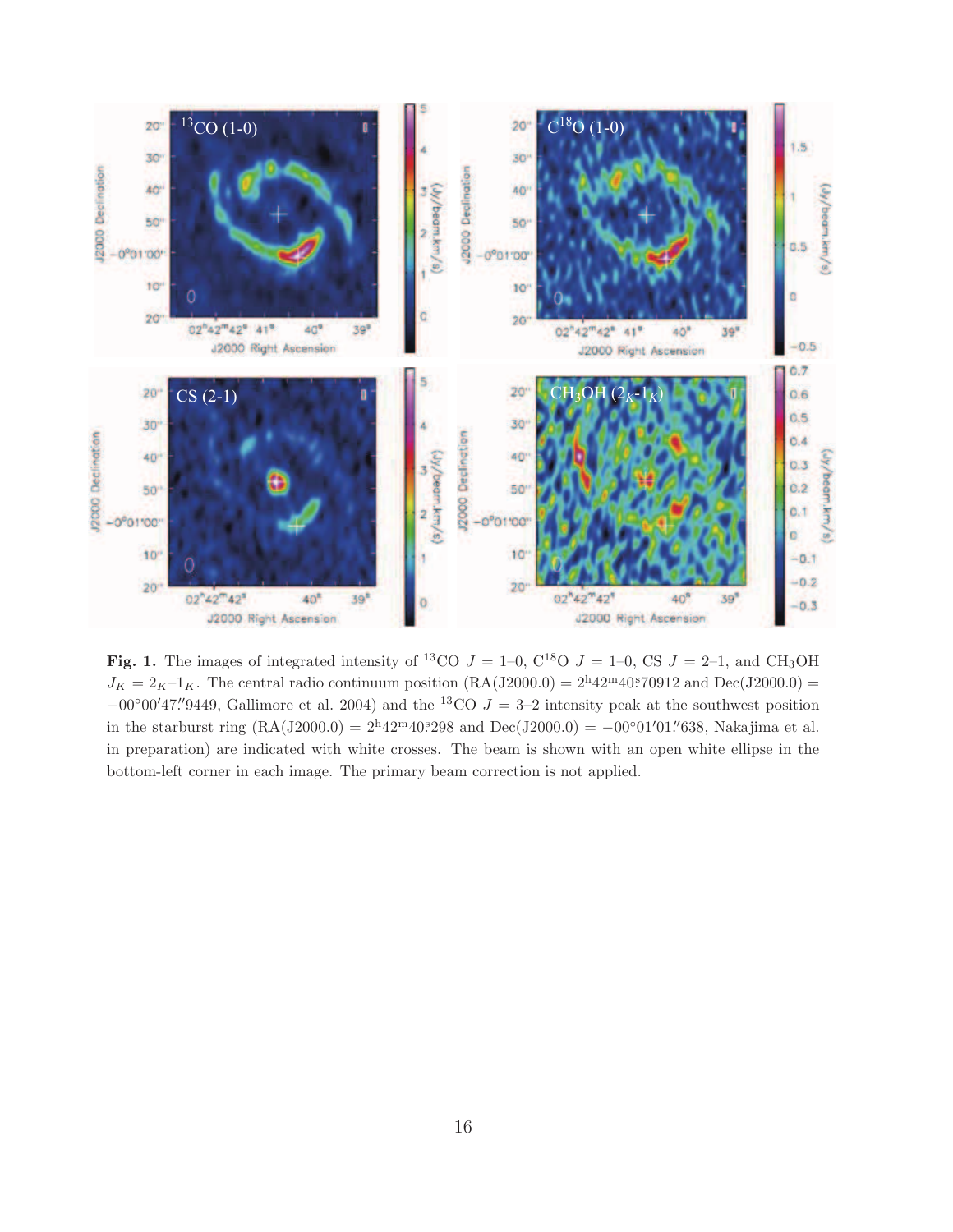

**Fig. 2.** The images of integrated intensity of SO  $J_N = 32-21$ , <sup>13</sup>CN  $N = 1-0$ , HC<sub>3</sub>N  $J = 11-10$ , 12-11, and HNCO  $J_{Ka,Kc} = 5_{0,5} - 4_{0,4}$ , CH<sub>3</sub>CN  $J_K = 6_K - 5_K$ . The central continuum position and the <sup>13</sup>CO J  $=$  3–2 intensity peak at the southwest position in the starburst ring are indicated with white crosses (see the caption of figure 1). The beam is shown with an open white ellipse in the bottom-left corner in each image. The primary beam correction is not applied.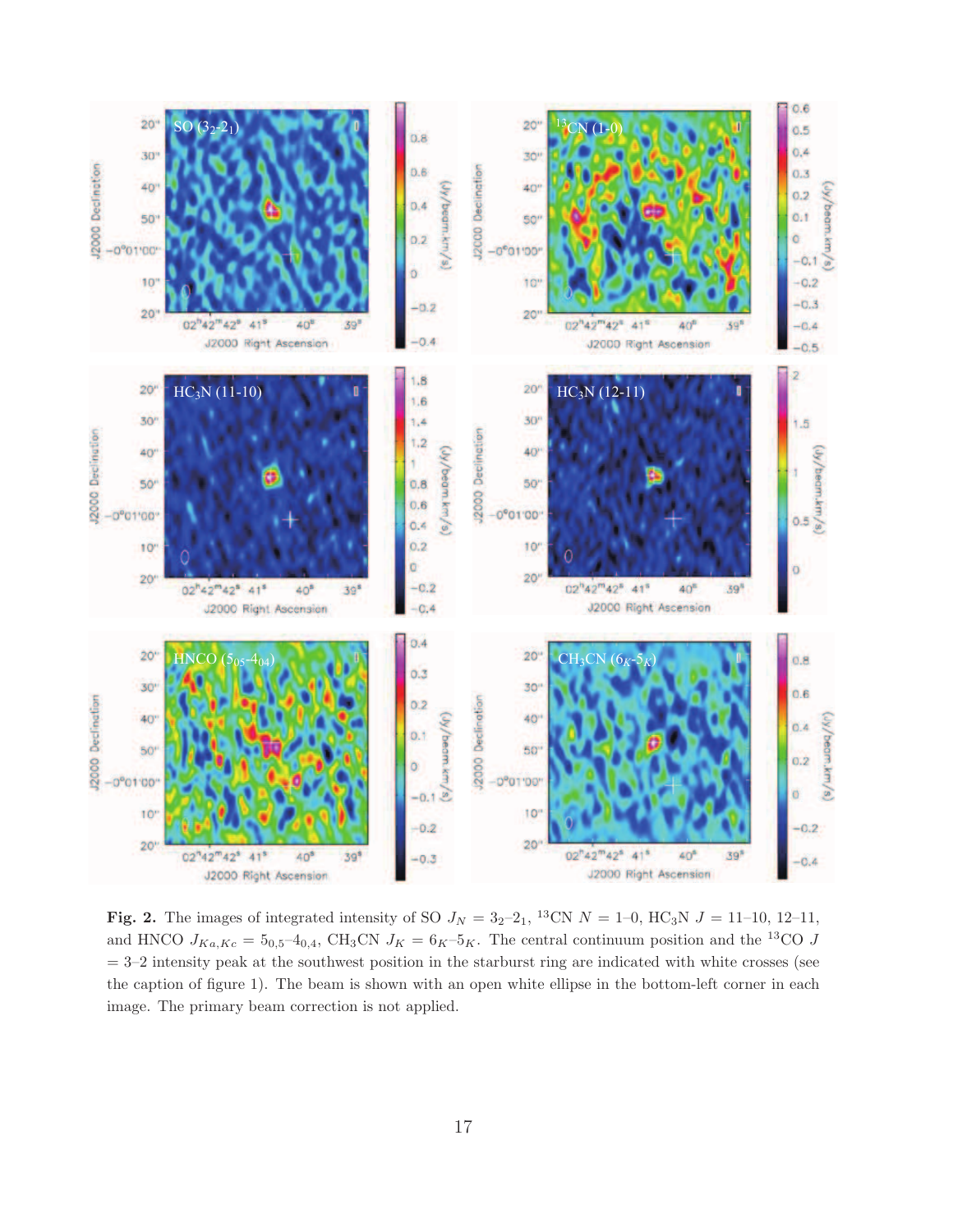

Fig. 3. The spectra are shown at the central continuum position and the <sup>13</sup>CO  $J = 3-2$  intensity peak at the southwest position in the starburst ring (see the caption of figure 1). The primary beam correction is applied. Different colors of the spectra indicate different spectral windows (spw0, 1, 2, and 3). The frequency is shown as topocentric value, which is a default reference frame of ALMA. It is necessary to shift the frequency corresponding to  $V_{\text{LSR}} = 1150 \text{ km s}^{-1}$  to obtain approximate rest frequency.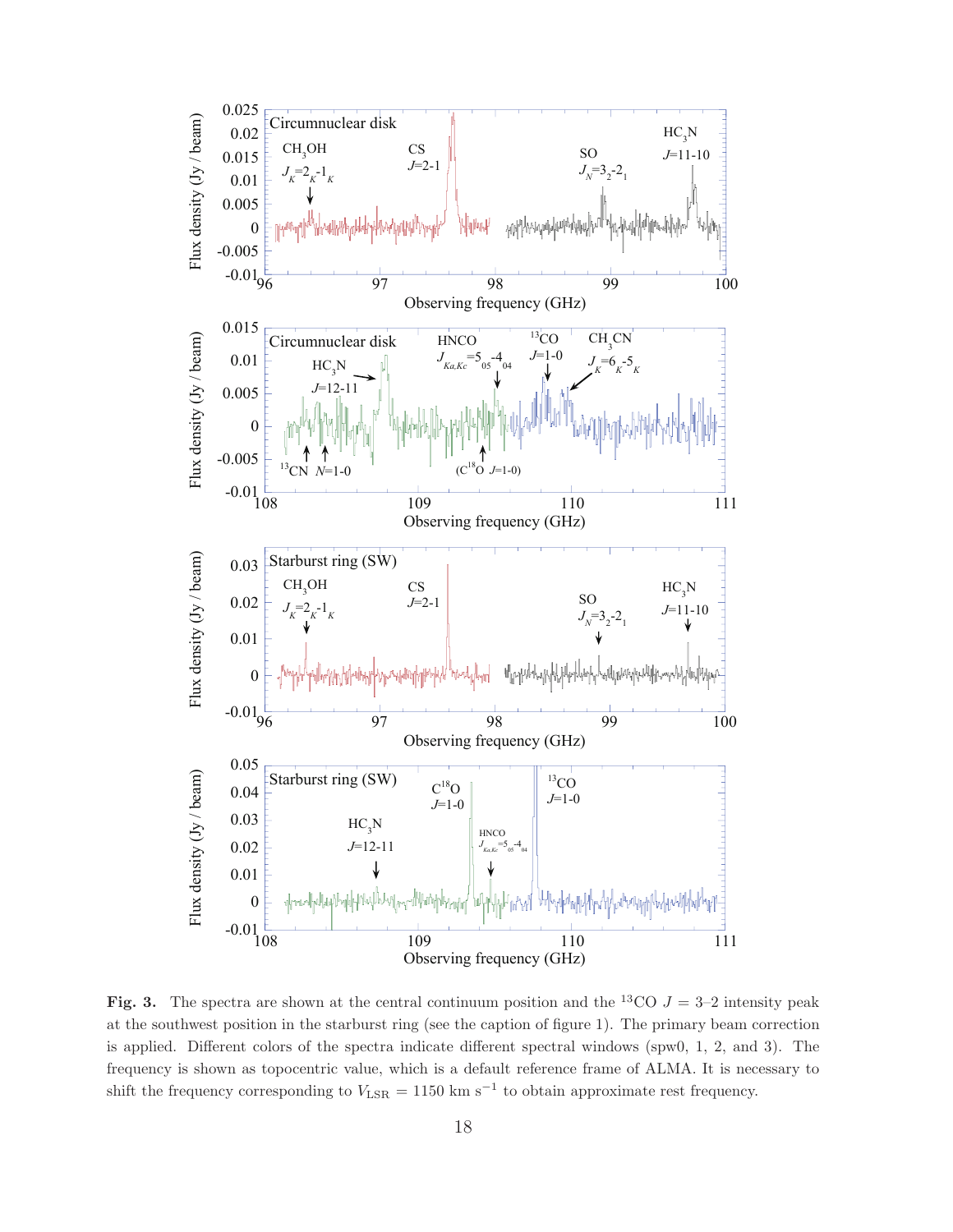

Fig. 4. Flux ratio (circumnuclear disk (CND) / total) is presented for each molecule. For details, see the text (section 3.3).

| Parameter                               | Value                                                            |
|-----------------------------------------|------------------------------------------------------------------|
| Date                                    | January 9 and 10, 2012                                           |
| No. of antennas                         | 16                                                               |
| Configuration                           | compact                                                          |
| Phase center (Schinnerer et al. 2000)   | $RA(J2000.0) = 2^{h}42^{m}40.798$                                |
|                                         | $Dec(J2000.0) = -00^{\circ}00'47''938$                           |
| Bandpass calibrator                     | J0423-013                                                        |
| Flux calibrator                         | Callisto                                                         |
| Phase calibrator                        | J0339-017                                                        |
| Central freq. (GHz) and beam size       | 97.38 (LSB, spw0), $4\frac{7}{2} \times 2\frac{7}{4}$ 176 deg    |
| with its principal axis                 | 99.3875 (LSB, spw1), $4\frac{7}{2} \times 2\frac{7}{2}$ 178 deg  |
| of each spectral window                 | 109.4375 (USB, spw2), $3\frac{7}{8} \times 2\frac{7}{2}$ 178 deg |
|                                         | 110.4375 (USB, spw3), $3\frac{7}{9} \times 2\frac{7}{1}$ 177 deg |
| Frequency resolution (kHz)              | 488                                                              |
| Velocity resolution ( $\rm km~s^{-1}$ ) | $\sim$ 19.0 at 100 GHz (13 channel binning)                      |
| Rms noise $(mJy beam^{-1})$             | $\sim$ 1.1–1.7                                                   |

Table 1. Observational parameters (ALMA Band 3, cycle 0)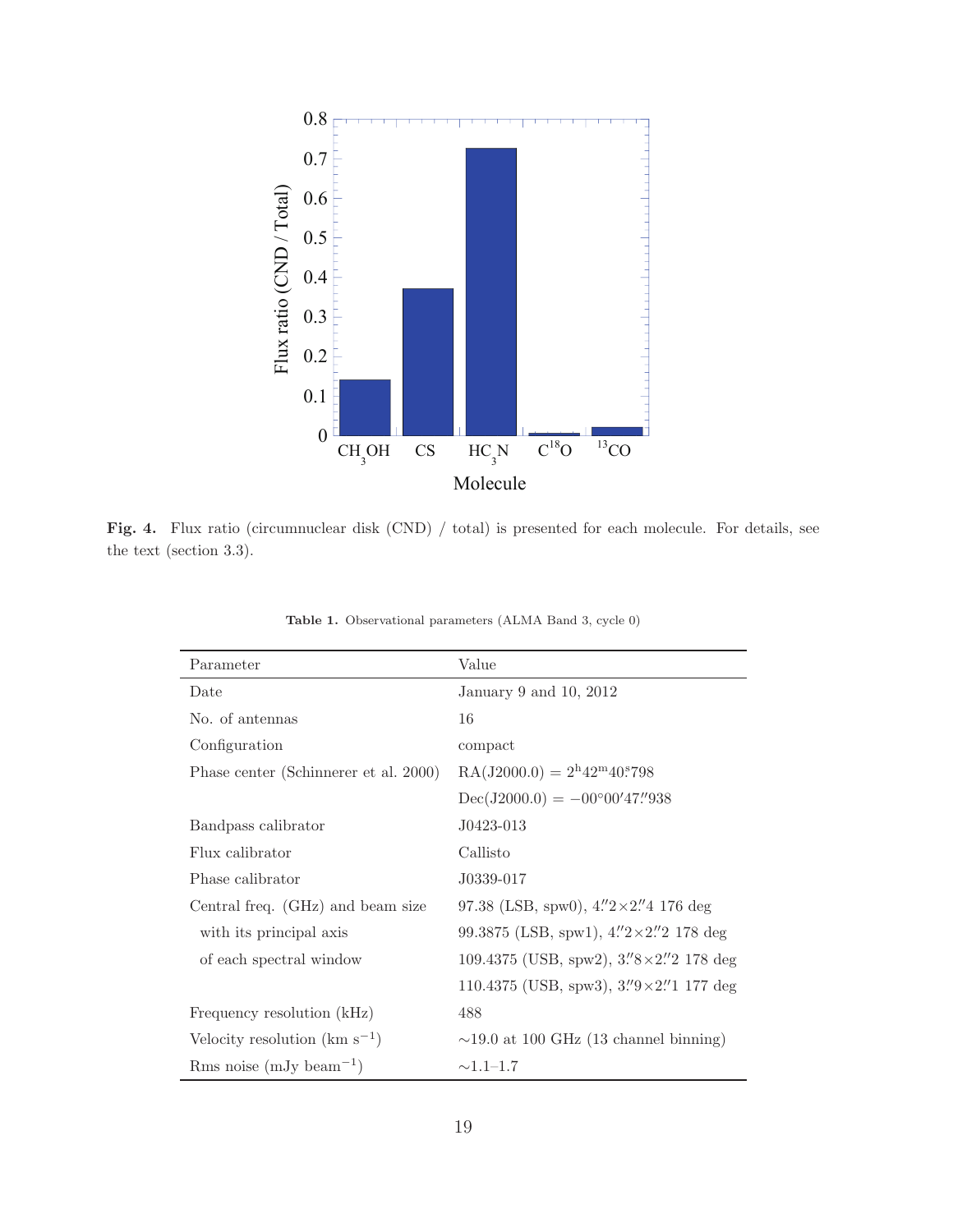| Frequency <sup>*</sup>                                                                                                                          | Molecule           | Transition                     |                          | Circumnuclear disk       |               |                          | Starburst ring $(SW)^{\dagger}$ |                          |                          | Comment                  |                       |
|-------------------------------------------------------------------------------------------------------------------------------------------------|--------------------|--------------------------------|--------------------------|--------------------------|---------------|--------------------------|---------------------------------|--------------------------|--------------------------|--------------------------|-----------------------|
|                                                                                                                                                 |                    |                                | Flux density             | $V_{\rm LSR}$            | <b>FWHM</b>   | flux dv                  | Flux density                    | $V_{\rm LSR}$            | <b>FWHM</b>              | flux dv                  |                       |
| (MHz)                                                                                                                                           |                    |                                | (mJy)                    | $(km s^{-1})$            | $(km s^{-1})$ | $(Jy \text{ beam}^{-1})$ | (mJy)                           | $(km s-1)$               | $(km s^{-1})$            | $(Jy \text{ beam}^{-1})$ |                       |
|                                                                                                                                                 |                    |                                | $\text{beam}^{-1}$ )     |                          |               | $km s^{-1}$              | $beam^{-1}$                     |                          |                          | $km s^{-1}$              |                       |
| 96741.42                                                                                                                                        | CH <sub>3</sub> OH | $J_K = 2_K - 1_K$ <sup>+</sup> | $2.3 \pm 0.6$            | $1057 \pm 20$            | $148 + 51$    | $0.4 \pm 0.1$            | $9.8 \pm 1.8$                   | $1190 \pm 3$             | $29 + 7$                 | $0.31 \pm 0.06$          |                       |
| 97980.968                                                                                                                                       | <b>CS</b>          | $J = 2 - 1$                    | $22.0 \pm 0.9$           | $1092 \pm 4$             | $209 + 11$    | $4.9 \pm 0.2$            | $29 + 2$                        | $1193 \pm 1$             | $37 + 2$                 | $1.13 \pm 0.07$          |                       |
| 99299.879                                                                                                                                       | SO                 | $J_N = 32 - 21$                | $5.1 \pm 0.8$            | $1090 \pm 13$            | $166 + 33$    | $0.9 \pm 0.2$            | $6.5 \pm 3.5$                   | $1188 + 6$               | $20 + 12$                | $0.14 \pm 0.08$          |                       |
| 100076.389                                                                                                                                      | $HC_3N$            | $J = 11 - 10$                  | $9.1 \pm 0.9$            | $1083 + 8$               | $178 + 21$    | $1.7 \pm 0.2$            | $9.0 \pm 1.6$                   | $1190 \pm 6$             | $19\pm6$                 | $0.19 \pm 0.05$          |                       |
| 108657.646                                                                                                                                      | $^{13}$ CN         | $N=1-0, J=1/2-1/2$             | $\overline{\phantom{a}}$ |                          |               |                          |                                 |                          | $\frac{1}{2}$            | $< 0.08(1\sigma)$        | low SN (CND, SB ring) |
| 108780.201                                                                                                                                      | $^{13}$ CN         | $N=1-0, J=3/2-1/2$             | $\hspace{0.05cm}$        | $-$                      |               |                          |                                 | $\overline{\phantom{a}}$ | $\overline{\phantom{a}}$ | $< 0.08(1\sigma)$        | low SN (CND, SB ring) |
| 109173.634                                                                                                                                      | $HC_3N$            | $J = 12 - 11$                  | $10.6 \pm 0.9$           | $1079 + 7$               | $171 + 17$    | $1.9 \pm 0.2$            | $5.8 \pm 2.0$                   | 1216                     | $\sim$ 30                | $0.17 \pm 0.05$          | low SN (SB ring)      |
| 109782.160                                                                                                                                      | $C^{18}O$          | $J = 1 - 0$                    | $-$                      | $\overline{\phantom{a}}$ |               | $< 0.12(1\sigma)$        | $42 + 2$                        | $1191 \pm 1$             | $45 \pm 3$               | $2.0 \pm 0.1$            |                       |
| 109905.753                                                                                                                                      | HNCO               | $J_{Ka,Kc} = 50,5-40,4$        | $3.6 \pm 1.1$            | $1078 \pm 15$            | $95 + 37$     | $0.4 \pm 0.1$            | $8.5 \pm 2.4$                   | 1179                     | 17                       | $0.15 \pm 0.04$          | low SN (CND, SB ring) |
| 110201.353                                                                                                                                      | $^{13}$ CO         | $J = 1 - 0$                    | $4.0 \pm 0.8$            | $1040 \pm 24$            | $254 + 61$    | $1.1 \pm 0.2$            | $131 \pm 2$                     | $1191.2 \pm 0.4$         | $44.5 \pm 0.9$           | $6.2 \pm 0.1$            |                       |
| 110383.522                                                                                                                                      | $CH_3CN$           | $J_K = 6K - 5K$                | $4.5 \pm 1.0$            | $1169 \pm 19$            | $237 \pm 70$  | $1.1 \pm 0.3$            |                                 |                          |                          | $< 0.10 (1\sigma)$       |                       |
| Frequency measured in laboratory (Lovas 1992): $J_{Ka,Kc} = 20.2 - 10.1 A +$ for CH <sub>3</sub> OH and $J_K = 60 - 50$ for CH <sub>3</sub> CN. |                    |                                |                          |                          |               |                          |                                 |                          |                          |                          |                       |

Table 2: Line parameters of the detected lines

Frequency measured in laboratory (Lovas 1992):  $J_{Ka,Kc} = 20,2^{-1}0,1A+$  for CH<sub>3</sub>OH and  $J_K = 60-50$  for CH<sub>3</sub>CN.<br><sup>†</sup> Values at the peak channel are listed for the HC<sub>3</sub>N J=12-11 and HNCO  $J_{Ka,Kc} = 50,5-40,4$  transitions, sin

<sup>‡</sup> Transitions contributing to this  $2_K-1_K$  group are  $J_{Ka,Kc}=2_{-1,2}-1_{-1,1}E$ ,  $2_{0,2}-1_{0,1}A$ +,  $2_{0,2}-1_{0,1}E$ , and  $2_{1,1}-1_{1,0}E$ .